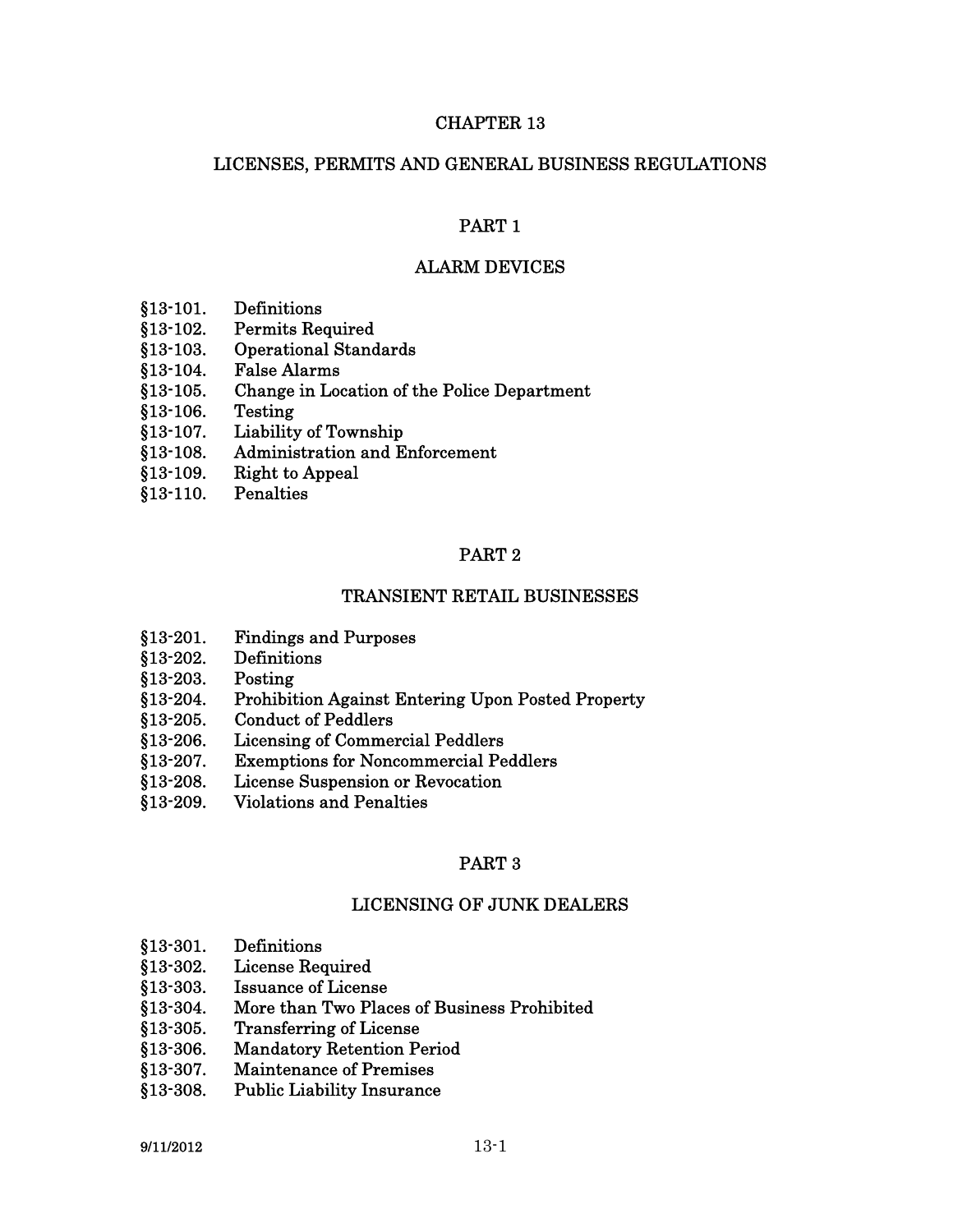- §13-309. Revocation or Suspension of License
- §13-310. Penalties
- §13-311. Equitable Remedies

## PART 4

### ALTERNATIVE ENERGY SYSTEMS

- §13-401. Purpose.
- §13-402. Scope and Applicability.
- §13-403. Definitions.
- §13-404. Solar Energy Systems.
- §13-405. Wind Energy Systems.
- §13-406. Geothermal Energy Systems.
- §13-407. Outdoor Solid-Fuel-Burning Appliances.
- §13-408. Abandonment and/or Decommissioning of Alternative Energy System.
- §13-409. Administration.
- §13-410. Enforcement.
- §13-411. Penalties.
- §13-412. Appeals.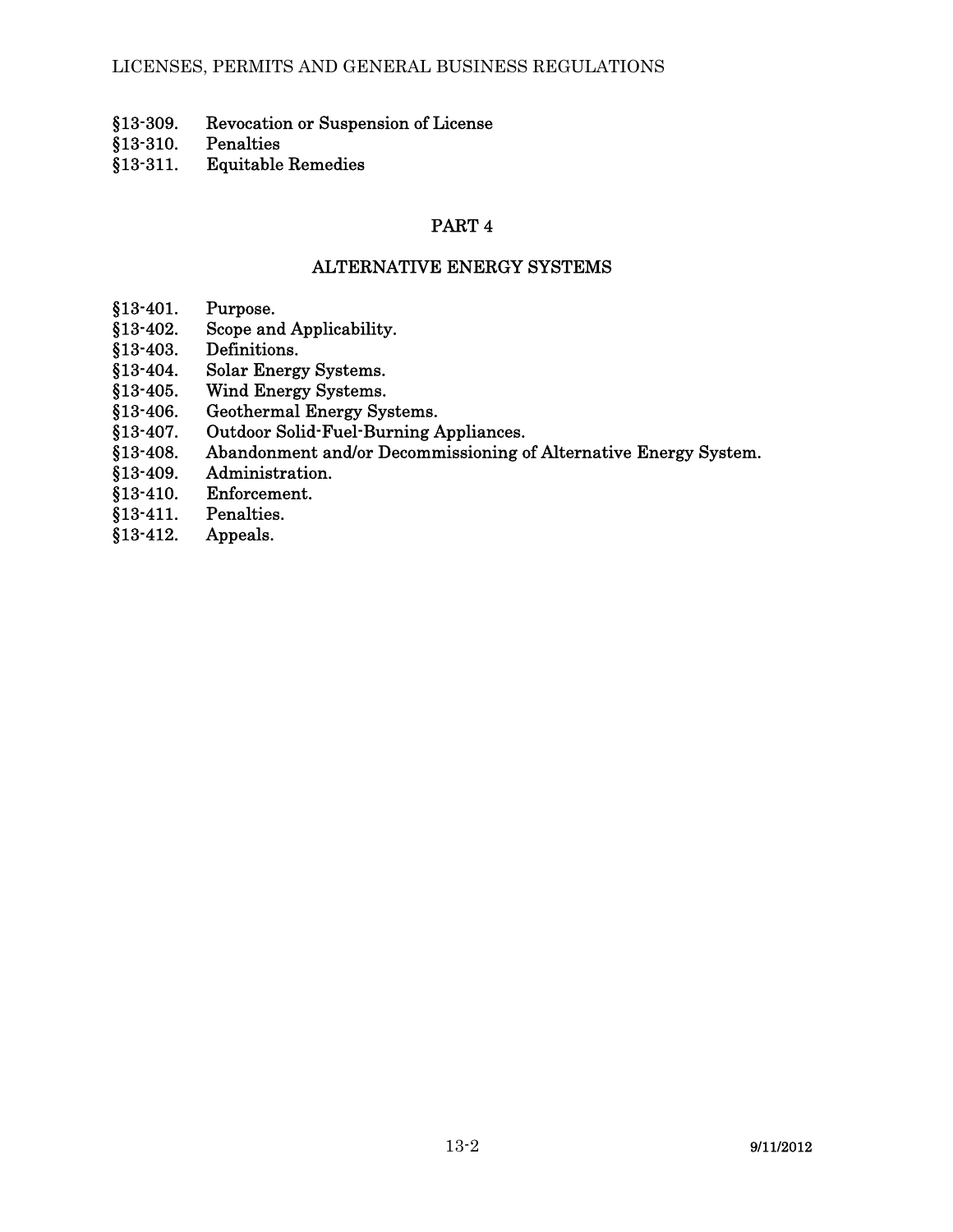## PART 1

## ALARM DEVICES

### §13-101. Definitions.

1. As used in this Part, the following terms shall have the meanings indicated, unless a different meaning clearly appears from the context:

 ACCIDENTAL FALSE ALARM — any false alarm which is not an intentional false alarm, as defined herein, or not when an intrusion, crime, fire or other emergency has actually occurred.

 ALARM — a communication to the Police Department indicating that a crime, fire or other emergency situation warranting immediate action by the Police Department has occurred or is occurring.

 ALARM DEVICE — a mechanical device designed to automatically transmit an alarm by wire, telephone, radio or other means:

- A. Directly to the Police Department;
- B. To a person who is instructed to notify the Police Department of the alarm; or
- C. To activate a bell or sounding device to be heard outside a building which is intended to alert the police or others to the existence of a crime, fire or other emergency situation warranting police action.

FALSE ALARM — an alarm to which the Police Department responds, resulting from the activation of an alarm device when a crime, fire or other emergency warranting immediate action by the Police Department has not in fact occurred.

 INDIRECT ALARM DEVICE — an alarm device designed to transmit an alarm to a person who is instructed to notify the Police Department of the alarm.

 INTENTIONAL FALSE ALARM — a false alarm resulting from the intentional activation of an alarm device by an individual under circumstances where that individual has no reasonable basis to believe that a crime, fire or other emergency warranting immediate action by the Police Department has occurred or is occurring.

 PERMIT HOLDER — a person to whom the Police Department has issued an alarm device permit.

 PERSON — an individual, corporation, partnership, incorporated association or other similar entity.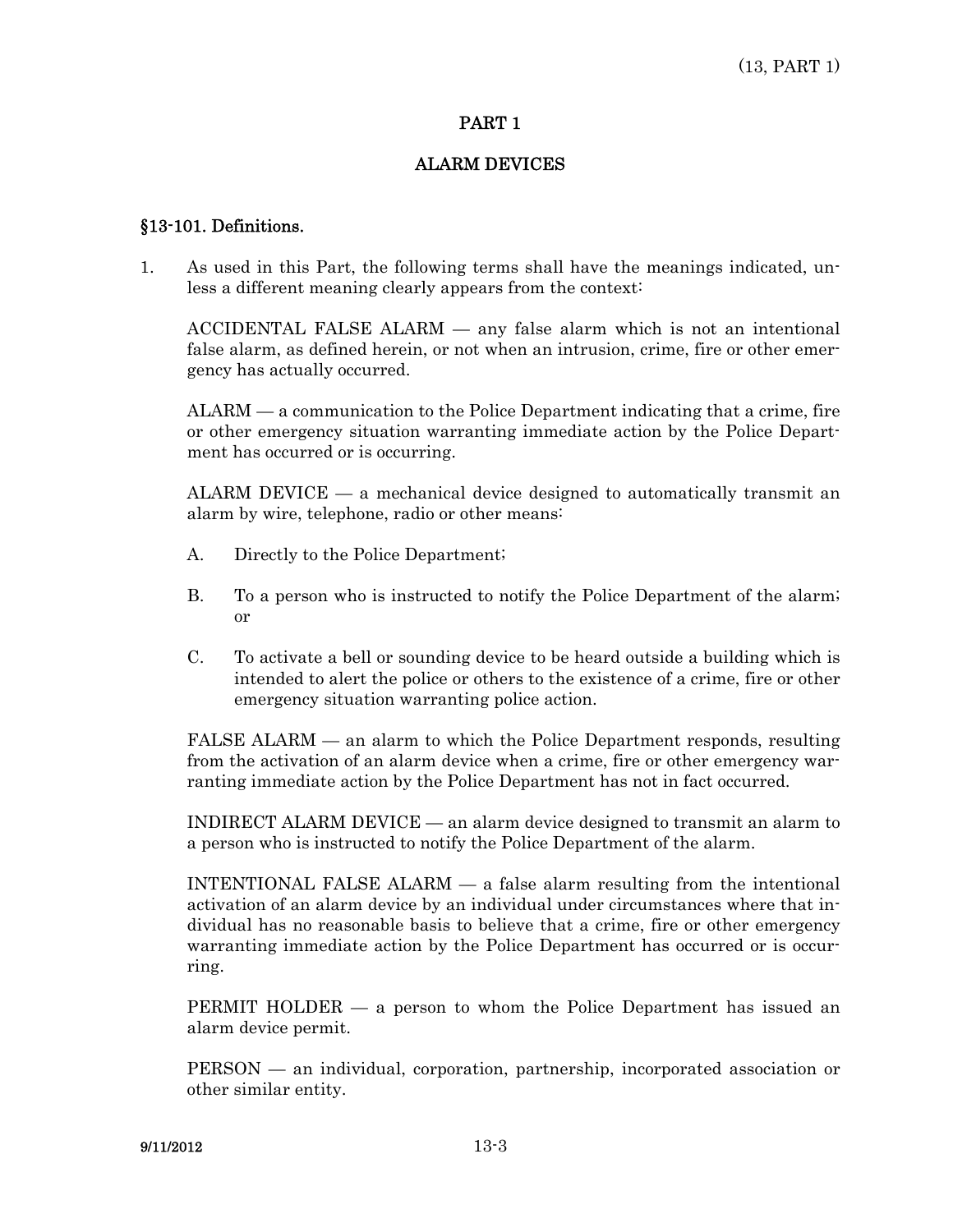POLICE DEPARTMENT — the Pennridge Regional Police Department.

 TELEPHONE DIALER ALARM DEVICE — an alarm device designed to automatically transmit a recorded message over regular telephone lines directly to the Police Department or to a person who is instructed to notify the Police Department of the alarm.

2. In this Part, the singular shall include the plural; the plural shall include the singular; and the masculine shall include the feminine and the neuter.

(Ord. 164, 7/16/1996, §1)

# §13-102. Permits Required.

- 1. It shall be unlawful for a property owner, lessee of property or a person otherwise occupying a premises within the Township to put an alarm device into operation on his premises or to allow an alarm device to be put into operation on his premises without first obtaining an alarm device permit from the Police Department. It shall also be unlawful for a property owner, lessee of property or a person otherwise occupying a premises outside the Township to put into operation on his premises an alarm device which terminates at the Police Department headquarters or to allow such an alarm device to be put into operation on his premises without first obtaining an alarm device permit from the Police Department.
- 2. In order to apply for an alarm device permit, a person must submit an application to the Police Department stating:
	- A. His name.
	- B. His home and business address and the telephone number of each.
	- C. The location at which the alarm device will be installed and operated.
	- D. The names, addresses and telephone numbers of at least two individuals who have keys to the premises at which the alarm device is located and who are authorized to enter the premises at any time but who do not reside at the premises at which the alarm device is located.
	- E. A general written description of the device other than schematics.
	- F. If the device is to be leased or rented from, or is to be serviced pursuant to a service agreement by, a person other than the person making application for an alarm device permit, the name, address and telephone number of that person must be stated in the application.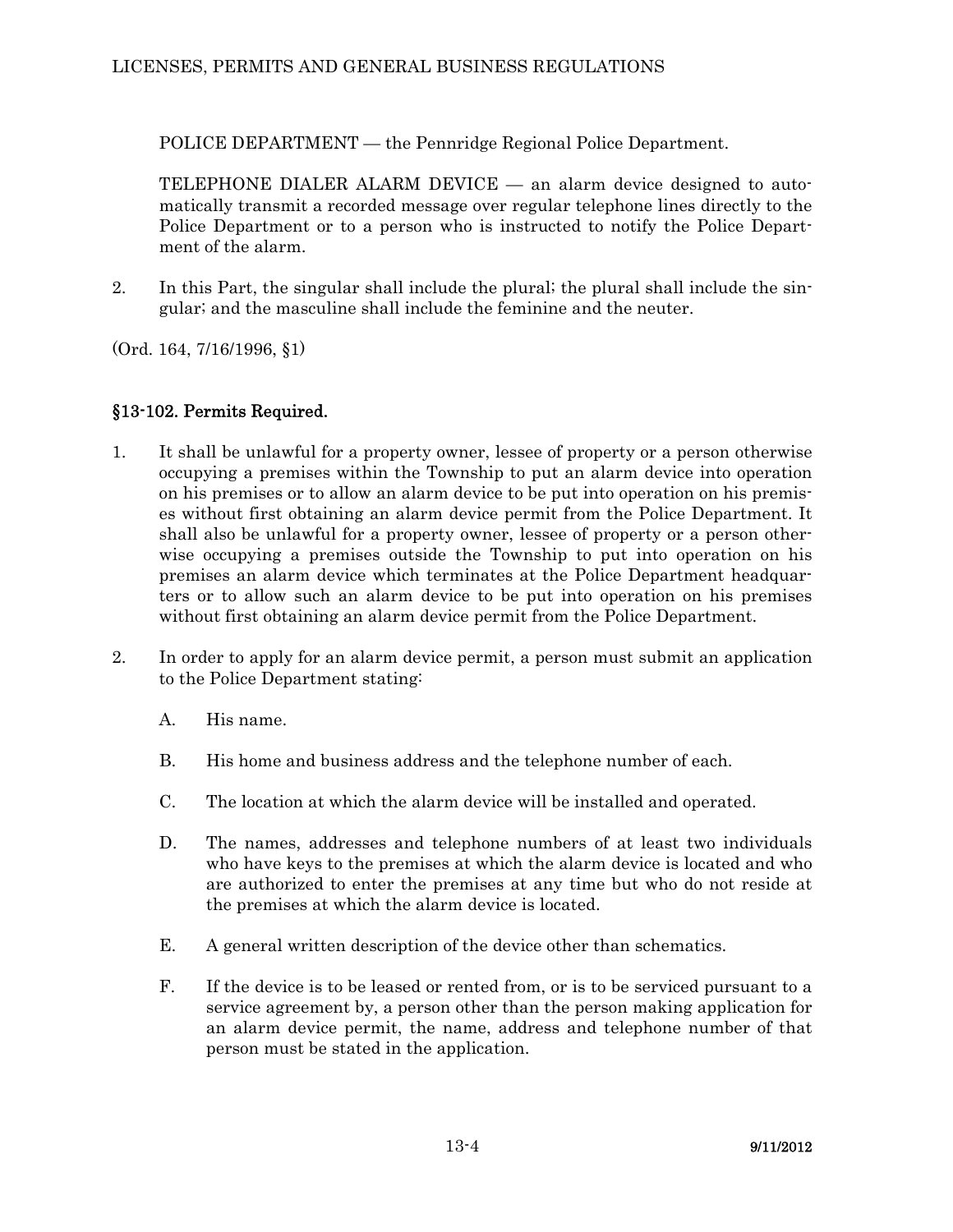G. In addition, each person submitting an application for an alarm device permit shall submit a signed statement in the following form:

 "I(We), the undersigned applicant(s) for an alarm device permit, intending to be legally bound hereby, agree with the Township/Police Department that neither I(we), nor anyone claiming by, through or under me(us) shall make any claim against the Township/Police Department, its officials or agents, for any damages caused to the premises at which the alarm device, which is the subject of this application, is or will be located, if such damage is cause by a forced entry to said premises by employees of the Township/Police Department in order to answer an alarm from said alarm device at a time when said premises are or appear to be unattended or when in the discretion of said employees the circumstances appear to warrant a forced entry."

 The Police Department shall furnish forms which any person wishing to apply for an alarm device permit shall submit with his application.

- 3. A person applying for an alarm permit for a telephone dialer alarm device, local sounding device or an indirect alarm device shall submit the required fee along with this application. The fee shall be fixed pursuant to a resolution of the Pennridge Regional Police Commission.
- 4. The Police Department shall, within 30 weekdays from receipt of an application for an alarm device permit, either grant an alarm device permit to the applicant or notify the applicant, in writing, that his application has been denied and the reason or reasons why it has been denied.
- 5. An application for an alarm device permit may only be denied for the following reasons:
	- A. The application submitted by the applicant does not comply with Subsections 2 or 3 of this section.
	- B. The applicant's alarm device does not conform to the operational standards set forth in §13-103 if this Part.
- 6. Notwithstanding the language contained in Subsection 1 of this section, it shall not be unlawful for a person to continue to operate an alarm device on his premises without an alarm device permit for a period of 90 days after the effective date of this Part, provided that said alarm device was in operation on the effective date of this Part.
- 7. The Police Department shall have the power to revoke an alarm device permit. An alarm device permit shall be revoked by notifying the permit holder in writing that his alarm device permit has been revoked and the reason or reasons why it has been revoked. Said written notice shall be: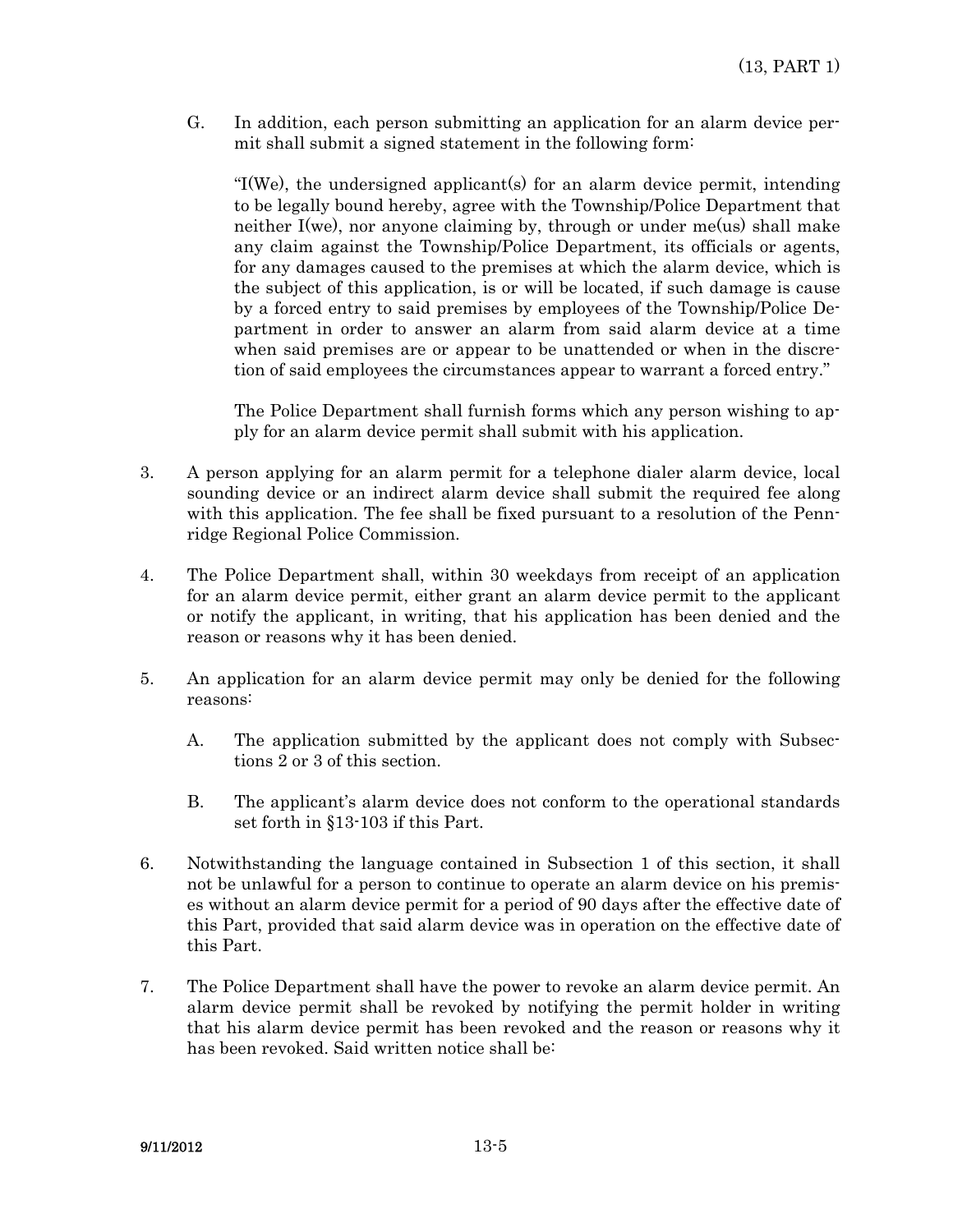- A. Delivered personally to the permit holder, in which case the revocation shall be effective immediately upon delivery.
- B. Mailed to the permit holder at his last known address by certified mail, postage prepaid, in which case the revocation shall be effective three days after mailing.
- 8. A alarm device permit may only be revoked for the following reasons:
	- A. Failure of an alarm device to conform to the operational standards set forth in §13-103 of this Part.
	- B. Failure of a permit holder to pay a false alarm charge assessed to him by the Police Department under the provisions of §13-104 of this Part within 30 days of the mailing to him of a notice of the assessment of a false alarm charge.
	- C. The occurrence of more than 12 false alarms from an alarm device during any calendar year.
	- D. The occurrence of an intentional false alarm caused by the permit holder or by an individual over the age of 15 who resides on the premises where the alarm device is located.
- 9. A person who has had his alarm device permit revoked under Subsections 7 and 8 of this section may reapply for an alarm device permit 45 days after the effective date of such revocation; provided that, if a person's alarm device permit was revoked for nonpayment of a false alarm charge or for nonpayment of installation or maintenance fees, or both, the Police Department shall deny said application unless such charge or fee, or both, have been paid. Notwithstanding the foregoing, a person who has had his alarm device permit twice revoked on the basis of an occurrence of an intentional false alarm may not reapply for an alarm device permit for one year from the effective date of the second revocation.

(Ord. 164, 7/16/1996, §2)

# §13-103. Operational Standards.

- 1. An alarm device need not contain a delay service which causes a delay to occur between the time the alarm device receives a triggering stimulus and the time the alarm device transmits an alarm.
- 2. If an alarm device is designed to cause a bell, siren or sound-making device to be activated on or near the premises on which the alarm device is installed at the time it gives an alarm, said alarm device shall be designed to deactivate the bell, siren or other sound-making device after 30 minutes of operation. Preexisting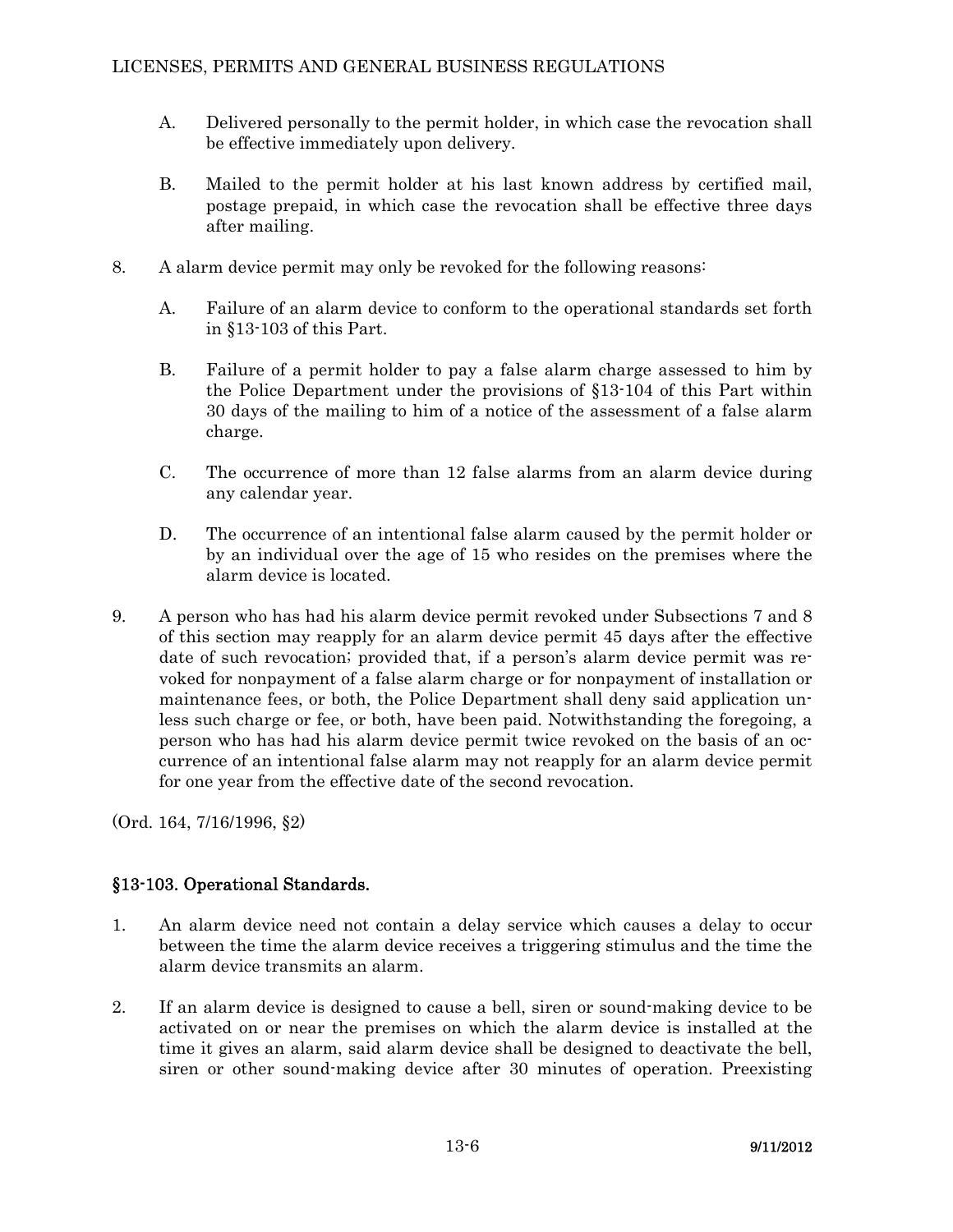units must be modified for a thirty-minute device unless said unit cannot be modified without replacement.

- 3. All alarm devices shall meet the applicable standards of Underwriters' Laboratories and/or the National Fire Protection Association, and/or other recognized industry standards and shall be permitted under this Part if in conformity thereto. An alarm device which does not meet any of the above standards or for which there is no recognized industry standard shall require the applicant for a permit to submit evidence of the reliability or suitability of the alarm device. Any permit issued for such an alarm device which does not conform to the recognized standard shall be conditionally subject to satisfactory performance of said alarm device after installation. The applicant for a permit may be required to submit subsequent evidence of the reliability and suitability of the alarm device.
- 4. The sensory mechanism used in connection with an alarm device must be adjusted to suppress false indications of fire or intrusion so that the alarm device will not be activated by impulses due to transient pressure change in water pipes, short flashes of light, wind noises such as the rattling or vibrating of doors or windows, vehicular noise adjacent to the premises or other forces unrelated to genuine alarm situations.
- 5. The alarm device must be maintained by the permit holder in good repair to assure reliability of operation.
- (Ord. 164, 7/16/1996, §3)

# §13-104. False Alarms.

- 1. Intentional False Alarms. No permit holder or person shall create an intentional false alarm.
- 2. Accidental False Alarms. Any person or permit holder causing accidental false alarms for any reason shall pay to the Police Department a charge for each and every false alarm to which the Police and/or Fire Departments respond, in each calendar year, pursuant to a schedule of charges established by resolution of the Pennridge Regional Police Commission.
- 3. When a false alarm occurs, the Police Department, within 10 days from the date of the false alarm, shall notify the permit holder of the alarm device from which the false alarm charge is due or other person causing said false alarm that a false alarm charge is due and the amount thereof. Such notice shall be in writing and mailed to the permit holder or person causing said false alarm at his last known address by regular mail, postage prepaid. Failure of the Police Department to mail notice of assessment of a false alarm charge within 15 workdays from the occurrence of a false alarm shall preclude the Township from assessing a false alarm charge for said false alarm.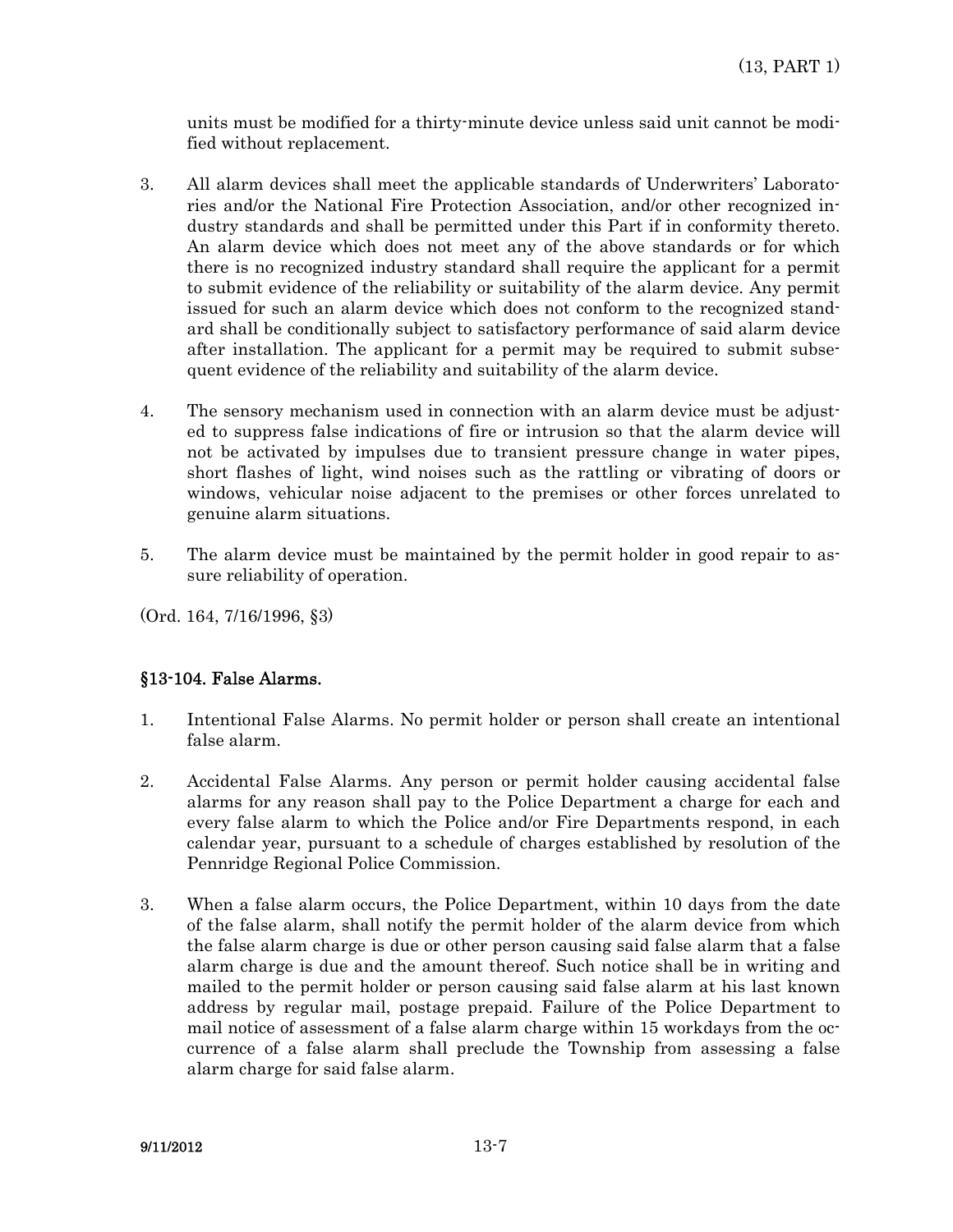- 4. A false alarm charge shall be due and payable at the office of the Police Department 30 days from the date of the mailing of the notice of assessment of the charge.
- 5. Failure of a permit holder to pay a false alarm charge on or before the date due shall subject such permit holder to revocation of his alarm device permit under §13-102, Subsection 8, of this Part.
- 6. Failure of a person causing a false alarm, other than a permit holder, to pay a false alarm charge on or before the date due shall constitute a violation of this Part and shall subject said person to the penalties set forth in §13-110 hereof.

(Ord. 164, 7/16/1996, §4)

# §13-105. Change in Location of the Police Department.

If the location of the headquarters of the Police Department should change at any time, the Township shall not be responsible for any cost incurred by permit holders or other persons because of said change in location.

(Ord. 164, 7/16/1996, §5)

## §13-106. Testing.

No person shall conduct or test any alarm device without first obtaining permission from the Police Department. Where the equipment is keyed through an intermediary, no such permission is necessary unless the alarm or signal is to be relayed to the central receiving station.

(Ord. 164, 7/16/1996, §5)

# §13-107. Liability of Township.

The issuance of any permit shall not constitute acceptance by the Police Department of any liability to maintain any equipment, to answer alarms nor otherwise render the Police Department liable to any person for any loss or damage relating to the alarm system or procedure.

(Ord. 164, 7/16/1996, §7)

## §13-108. Administration and Enforcement.

Administration and enforcement of this Part shall be functions of the Police Department and shall include the following: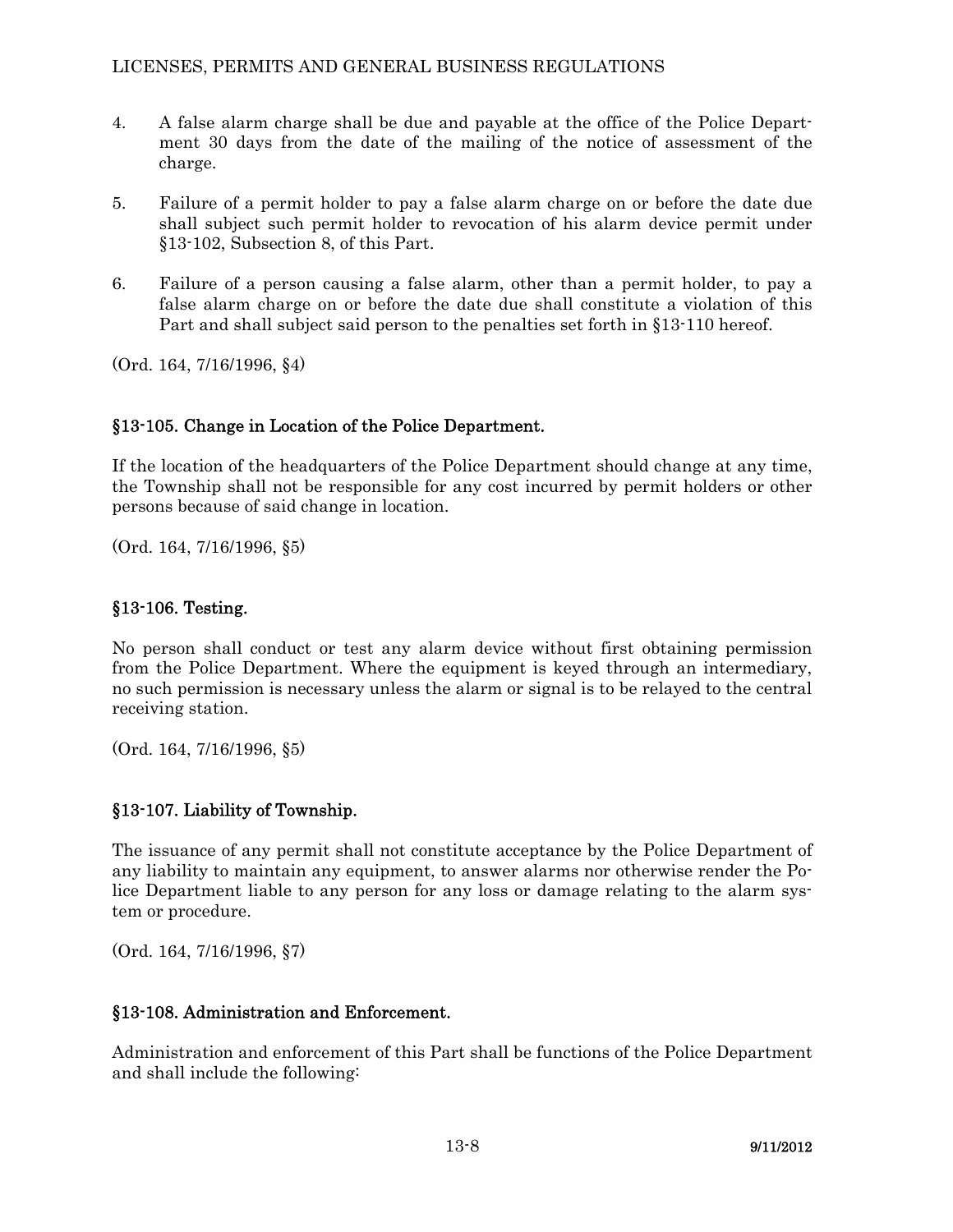- A. Authority to accept or reject a permit application or revoke a permit because of a misrepresentation or false statement contained in any application for a permit, failure to correct any deficiencies in equipment or operation of an alarm device after receipt of due notice from the Police Department or not meeting other conditions and specifications of this Part.
- B. Authority to order the disconnection of an alarm device until such device is made to comply with operational standards set forth herein, but only when evidence of failure to comply with said standards imposes a burden upon the Police Department as a result of false alarms.
- C. Authority, at reasonable times and upon written notice, to enter upon any premises within the Township to inspect the installation and operation of an alarm device.

(Ord. 164, 7/16/1996, §8)

## §13-109. Right to Appeal.

Whenever, under the provisions of this Part, the Police Department is empowered to make a decision with respect to the installation, operation or maintenance of any alarm device, or with respect to the denial or revocation of any permit relating thereto, any applicant for a permit or permit holder aggrieved by such decision may, within 10 days following the decision, file a written appeal therefrom with the Pennridge Regional Police Commission, whereupon the Board of Commissioners shall promptly conduct a hearing within 30 days of the appeal petition and affirm, modify or reverse the decision appealed from. The decision of the Commission shall be subject to the appeal procedures pursuant to the Local Agency Law.

(Ord. 164, 7/16/1996, §9)

## §13-110. Penalties.

Any person, firm or corporation who shall violate any provision of this Part, upon conviction thereof in an action brought before a District Justice in the manner provided for the enforcement of summary offenses under the Pennsylvania Rules of Criminal Procedure, shall be sentenced to pay a fine of not more than \$1,000 plus costs and, in default of payment of said fine and costs, to a term of imprisonment not to exceed 90 days. Each day that a violation of this Part continues or each section of this Part which shall be found to have been violated shall constitute a separate offense. East Rockhill hereby designates and authorizes the Pennridge Regional Police Commission and Pennridge Regional Police Department to enforce this Part when necessary in the name of the Township and to collect all fines, costs and/or penalties imposed for the use of the Department whenever required by the District Justice.

(Ord. 164, 7/16/1996, §10; as amended by Ord. 192, 4/18/2000)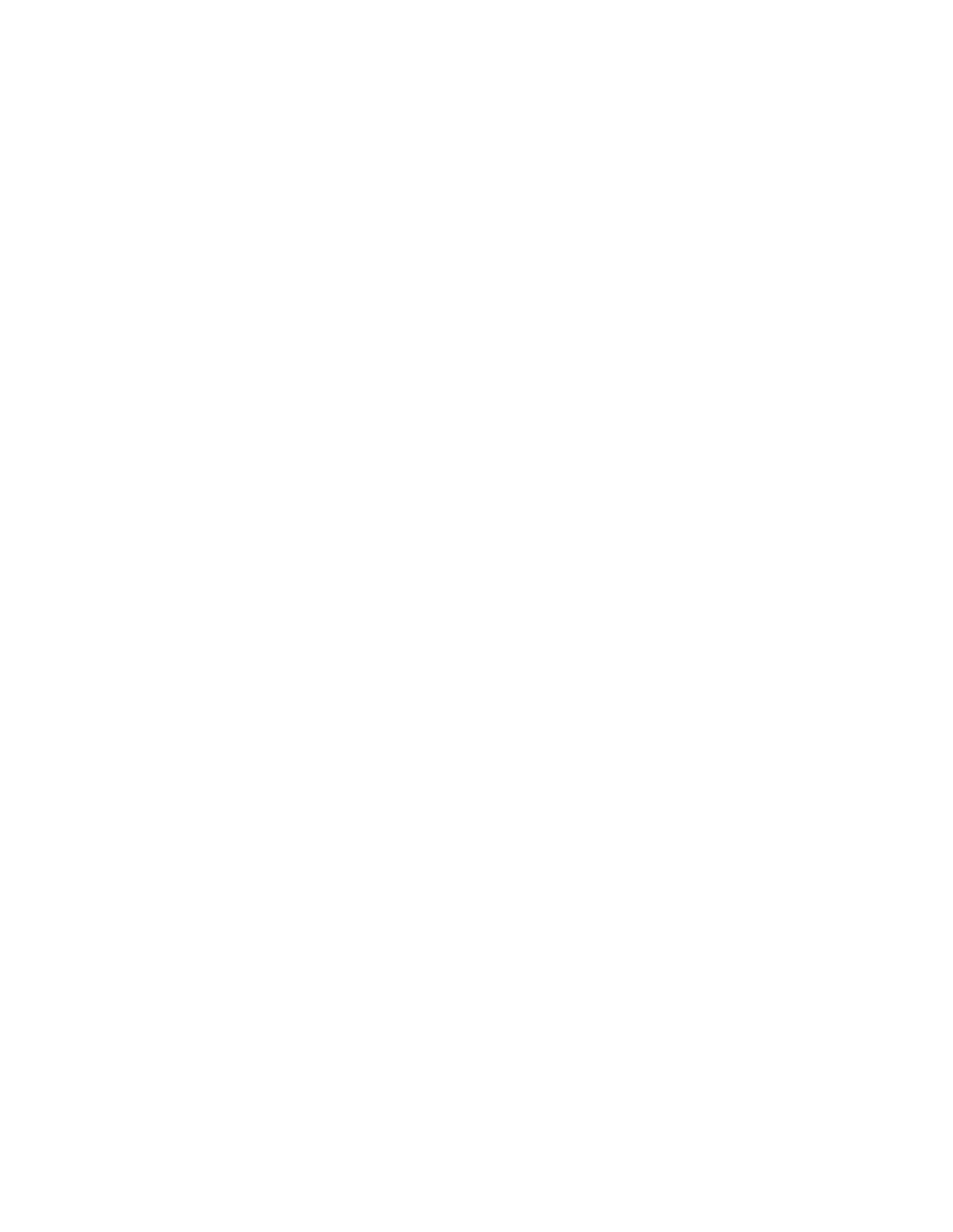## PART 2

### TRANSIENT RETAIL BUSINESSES

### §13-201. Findings and Purposes.

- 1. Findings. The East Rockhill Township Board of Supervisors has determined that the safety and privacy of Township residents, particularly the elderly, may be jeopardized by fraudulent schemes to sell goods and services to Township residents and that it is in the best interest of the Township to differentiate between certain categories of peddlers and solicitors.
- 2. Purposes. It is the purpose and intent of this Part to provide the Township with standards defining and regulating peddling and soliciting. These standards are intended to protect the safety and privacy of the residents of East Rockhill Township by regulating the behavior of peddlers and limiting peddlers' access to residents who do not wish to interact with them.

(Ord. 203A, 11/18/2003, §1.201)

## §13-202. Definitions.

The following words shall have the following meanings when used in this Part, unless the context requires otherwise:

PEDDLER — any person who shall engage in peddling or soliciting.

 PEDDLING or SOLICITING — engaging in the peddling, canvassing, soliciting, hawking, vending, taking of orders, selling or offering for sale of any commercial services, goods, wares, merchandise, printed matter or food products by visitation to private homes or residences without the direct invitation of the inhabitants thereof, or on the public streets or highways of the Township.

(Ord. 203A, 11/18/2003, §1.202)

## §13-203. Posting.

Any person, firm or corporation who is the owner or lawful occupant of private property within East Rockhill Township may prohibit the practice of going in or upon the private property of such owner or occupant by peddlers by posting upon such property a sign which reads "No Peddling or Soliciting" in a location which is reasonably visible to persons who intend to enter upon such property.

(Ord. 203A, 11/18/2003, §1.203)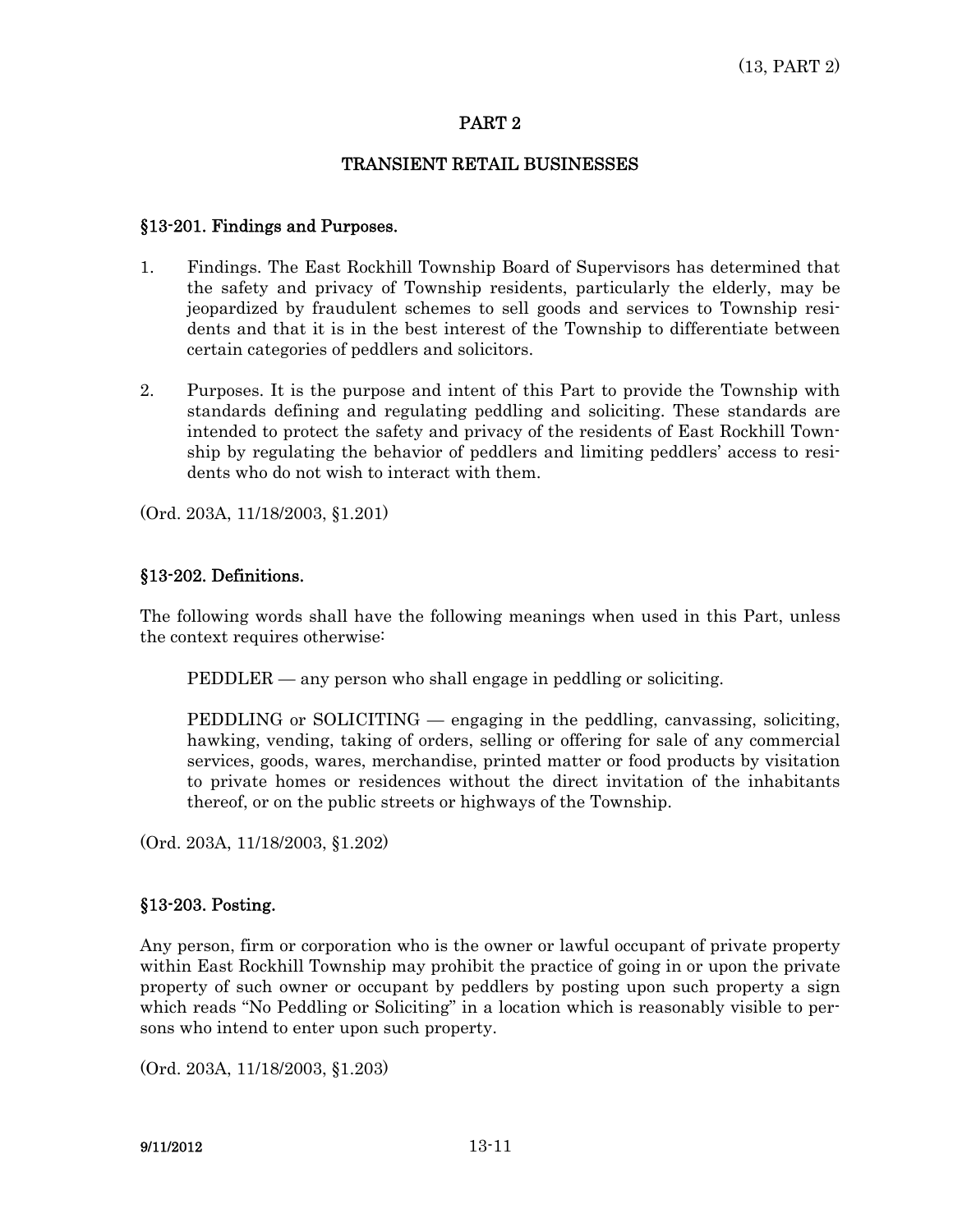# §13-204. Prohibition Against Entering upon Posted Property.

Any and all peddlers are prohibited from entering upon any property that is posted with a "No Peddling or Soliciting" sign and may be prosecuted for trespassing.

(Ord. 203A, 11/18/2003, §1.204)

# §13-205. Conduct of Peddlers.

Every peddler shall, in the carrying on of his or her business or activities in the Township, comply with the following rules of conduct:

- A. The peddler shall carry official identification, such as a driver's license, upon his or her person at all times and shall exhibit it upon request of any person to whom the peddler is attempting to peddle.
- B. The peddler shall not enter or attempt to enter any dwelling house or place of business without invitation or permission of the occupant and shall immediately leave the premises upon request.
- C. The peddler shall only engage in peddling or soliciting within the Township on Monday through Saturday during daylight hours. No peddling shall be allowed on Sundays or on any state or federal legal holidays.
- D. The peddler shall not call out or shout to sell his or her services or goods, nor shall the peddler use any loudspeaker or horn or other device for announcing his or her presence by which the public is annoyed.
- E. The peddler shall not occupy any fixed location upon or along any of the streets, alleys or sidewalks of the Township for the purpose of peddling or soliciting, with or without any stand, counter or cart.
- F. The peddler shall not peddle in any Township park without first acquiring a permit from the Township's Zoning Officer.
- G. The peddler shall not park any vehicle upon or along any of the streets, alleys or sidewalks of the Township for the purpose of sorting, rearranging or cleaning any of his or her goods, wares or merchandise or of disposing of any carton, wrapping material or of any stock or wares or foodstuffs that have become unsalable through handling, age or otherwise.

(Ord. 203A, 11/18/2003, §I.205)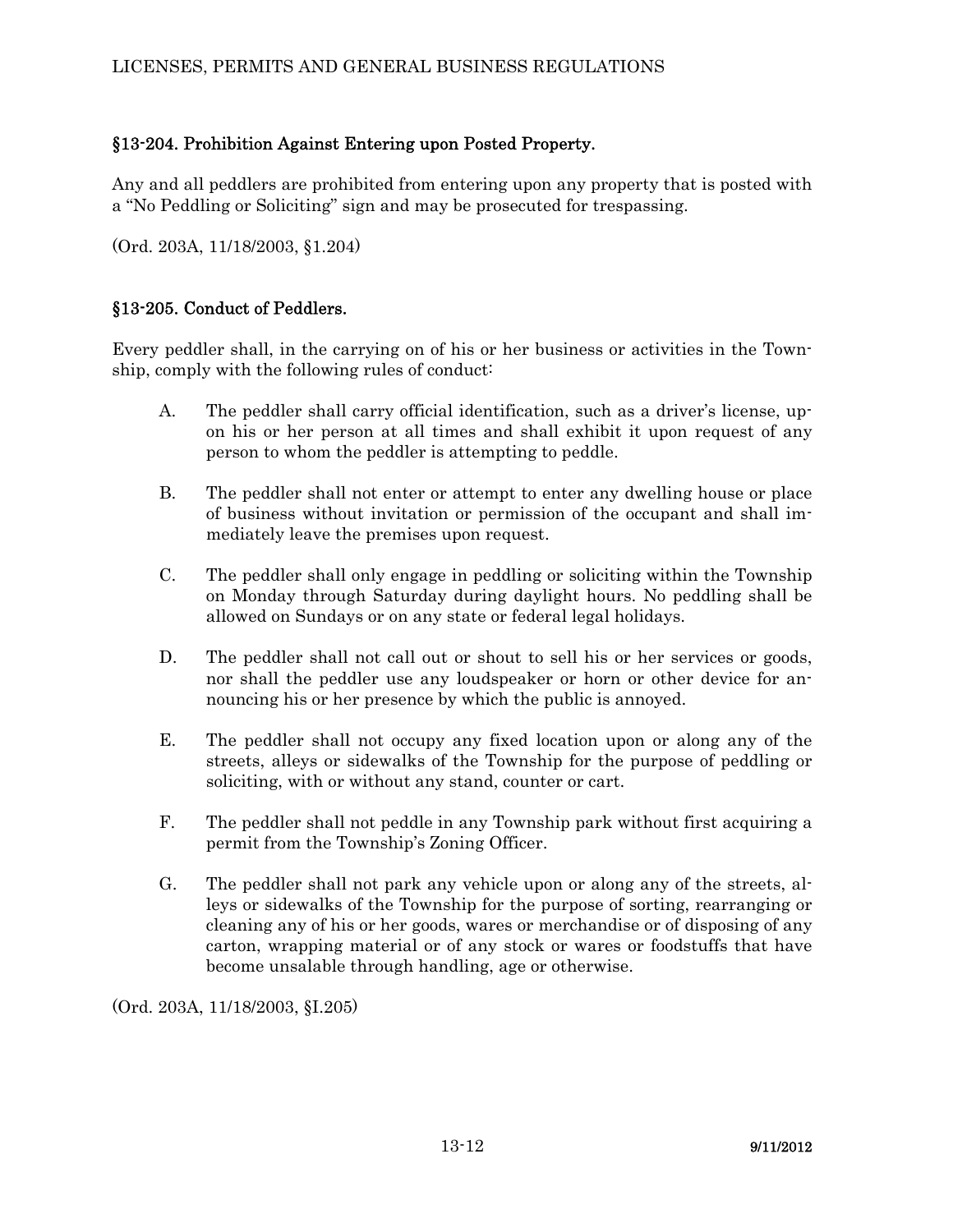## §13-206. Licensing of Commercial Peddlers.

- 1. Any person or organization desiring to engage in peddling within East Rockhill Township must first make application to the Pennridge Regional Police Department for a license. The Police Department may require such information as the Chief of Police deems appropriate, including but not limited to fingerprinting, photograph, prior criminal record, name of employer and type of solicitation being made to the public.
- 2. Every person intending to peddle within East Rockhill Township shall be required to file an application and obtain a license. No license issued under this Part shall be transferable from one person to another, and there shall be a three- to five-day waiting period between application and issuance of license.
- 3. All fees for peddling licenses shall be set by separate resolution of the East Rockhill Township Board of Supervisors.
- 4. All licenses issued by the Pennridge Regional Police Department shall be exhibited in clear view by the person soliciting at all times, and they shall not be altered or used by any other person except the applicant and licensee.

(Ord. 203A, 11/18/2003, §I.206)

## §13-207. Exemptions for Noncommercial Peddlers.

- 1. Persons or organizations engaged in door-to-door canvassing on religious or political subjects or distributing religious or political handbills shall be exempt from the license requirements of this Part. All such persons, however, shall carry official identification, such as a driver's license, upon his or her person at all times and shall exhibit it upon request of any person to whom the peddler is attempting to solicit.
- 2. The application, license and fee requirements may be waived by the Township for persons soliciting or peddling on behalf of organizations of purely public charities, such as local churches, scout troops, civic and service organizations, fire companies, athletic organizations and the like; provided, however, that any such group notifies the Chief of Police in writing in advance of any such solicitation setting forth the dates of solicitation within the Township.

(Ord. 203A, 11/18/2003, §I.207)

## §13-208. License Suspension or Revocation.

The Chief of Police is hereby authorized to suspend or revoke any license issued under this Part for any violation of any of the provisions of this Part or for giving false information upon any application for license. The Chief of Police is further authorized to re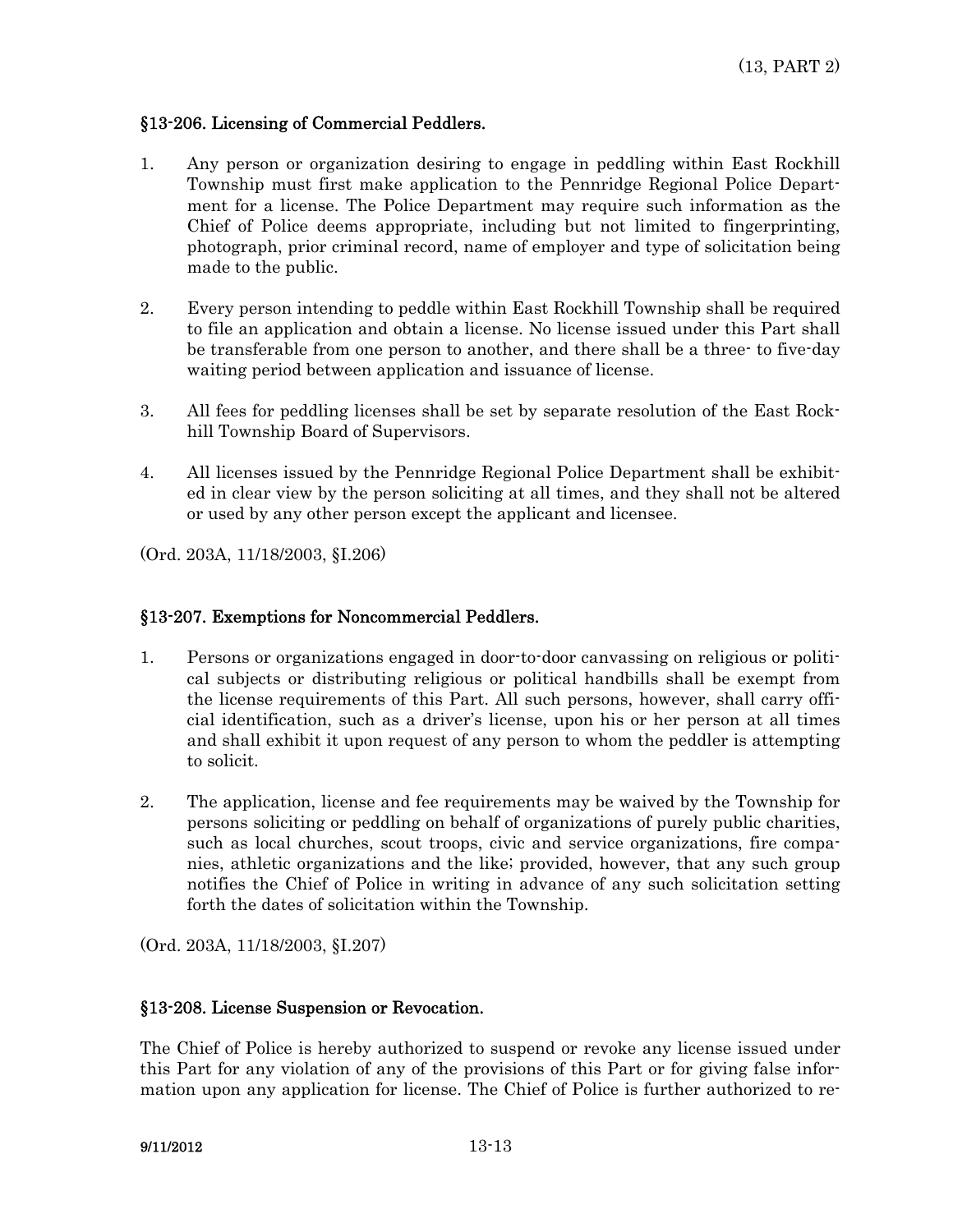fuse a license to any person with a prior criminal record and to any other person who would present a threat of harm or danger to the citizens of East Rockhill Township.

(Ord. 203A, 11/18/2003, §1.208)

# §13-209. Violations and Penalties.

Any person, partnership or corporation who or which has violated or permitted the violation of the provisions of this Part shall, upon being found liable therefor in a civil enforcement proceeding commenced by the Township, pay a judgment of not more than \$600 plus all court costs, including reasonable attorneys' fees incurred by the Township as a result thereof. Each day that a violation continues shall constitute a separate violation.

(Ord. 203A, 11/18/2003, §1.209)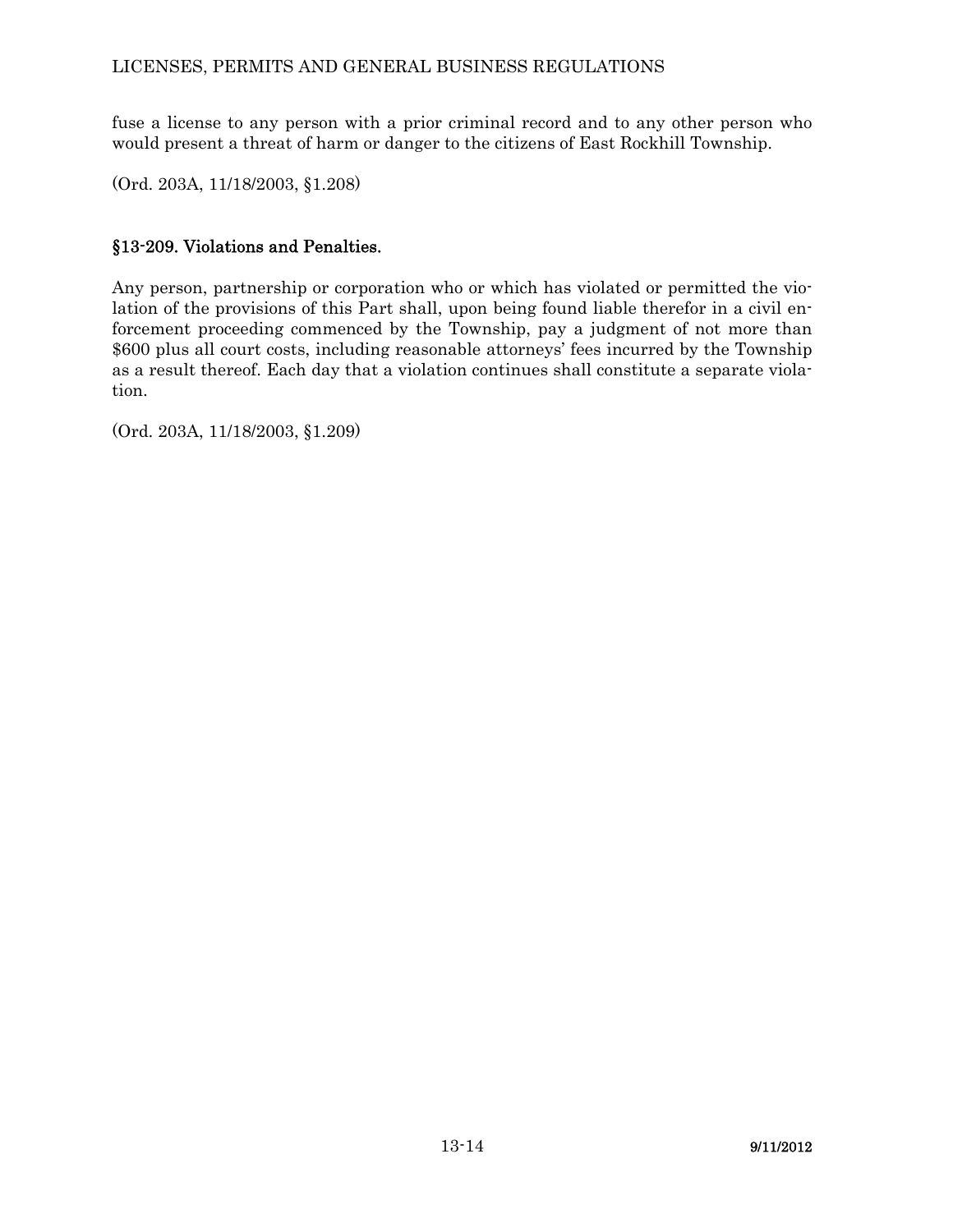# PART 3

## LICENSING OF JUNK DEALERS

### §13-301. Definitions.

1. As used in this Part, the following terms shall have the meanings indicated:

 JUNK — discarded material or articles such as are not ordinarily disposed of as rubbish or refuse, and shall include but not be limited to scrap metal and scrap motor vehicles, and shall not include any garbage or other organic waste or any paper, rubbish, rags, or other inflammable article or material.

 JUNK DEALER — any person, as hereinafter defined, who shall engage in the business of selling, buying and dealing in junk; or who stores five or more motor vehicles on his land for the purpose of selling used parts therefrom or otherwise disposing of same.

PERSON — any natural person, partnership, firm or corporation.

2. In this Part, the singular shall include the plural, and the masculine shall include the feminine and neuter.

(Ord. 7, 3/7/1961, §1)

## §13-302. License Required.

No person shall engage in business as a junk dealer in the Township of East Rockhill without first having obtained a license from the Township Supervisors, for which the license fee shall be in an amount as established, from time to time, by resolution of the Township Supervisors for each and every calendar year, such fee to be for the use of the Township. Such license shall be renewed annually on or before January 1 of each year; provided, in any case where a junk dealer's business shall be established in the Township on or after the first day of July in any the year, the license fee payable by such junk dealer for the remainder of such year shall be 1/2 of the yearly rate.

(Ord. 7, 3/7/1961, §2; as amended by Ord. 192, 4/18/2000)

## §13-303. Issuance of License.

The license provided for in §13-302 of this Part shall be issued by the Board of Supervisors after application shall have been made therefor by the person desiring to be licensed. The application shall be on a form prescribed by the Board of Supervisors. The license shall state the name of the person to whom such license is issued and the premises from which such business is to be conducted. The license shall be posted conspicu-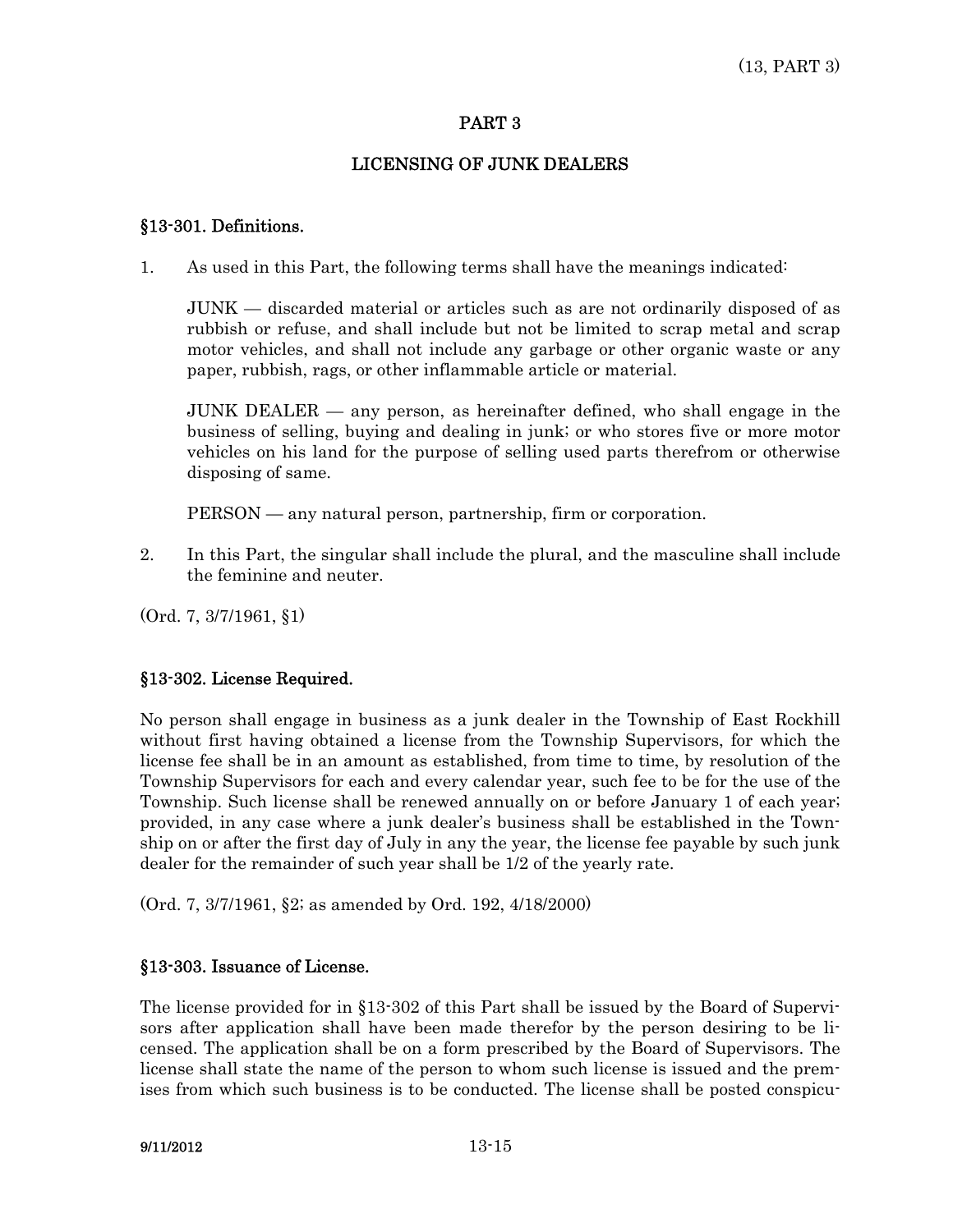## LICENSES, PERMITS AND GENERAL BUSINESS REGULATIONS

ously upon the premises licensed thereunder. The name of the licensed junk dealer and the number of the license under which he operates shall be placed in a conspicuous place on the outside of every vehicle used for business purposes by such dealer.

(Ord. 7, 3/17/1961, §3)

## §13-304. More than Two Places of Business Prohibited.

No person licensed under this Part shall, by virtue of one license, keep more than one place of business within the Township for the purpose of buying, selling and dealing in junk; nor shall any such person engage in business as a junk dealer in any place other than the place designated on his license; nor shall any such person, or any other person, operate upon any of the streets or roads of the Township, whether from a vehicle or on foot, as a scavenger or itinerant buyer or seller of junk.

(Ord. 7, 3/7/1961, §4)

## §13-305. Transferring of License.

No license issued under this Part shall be transferable from one person to another, except when the ownership of a licensed premises shall change; in any such case, the new owner shall apply for a transfer of the license to him and shall pay a transfer fee in an amount as established, from time to time, by resolution of the Board of Supervisors.

(Ord. 7, 3/7/1961, §5; as amended by Ord. 192, 4/18/2000)

## §13-306. Mandatory Retention Period.

Every junk dealer licensed under this Part shall keep and maintain upon the licensed premises for a period of 48 hours after the purchase or receipt thereof all junk purchased or received by him, and he shall not disturb or reduce the same or alter the original form, shape or condition until such period of 48 hours shall have elapsed.

(Ord. 7, 3/7/1961, §6)

## §13-307. Maintenance of Premises.

Every junk dealer licensed under this Part shall constantly maintain the licensed premises in a manner prescribed by this section as follows:

 A. Such premises at all times shall be maintained so as not to constitute a nuisance or a menace to the health of the community or of residents nearby or as a place for the breeding or rodents or vermin.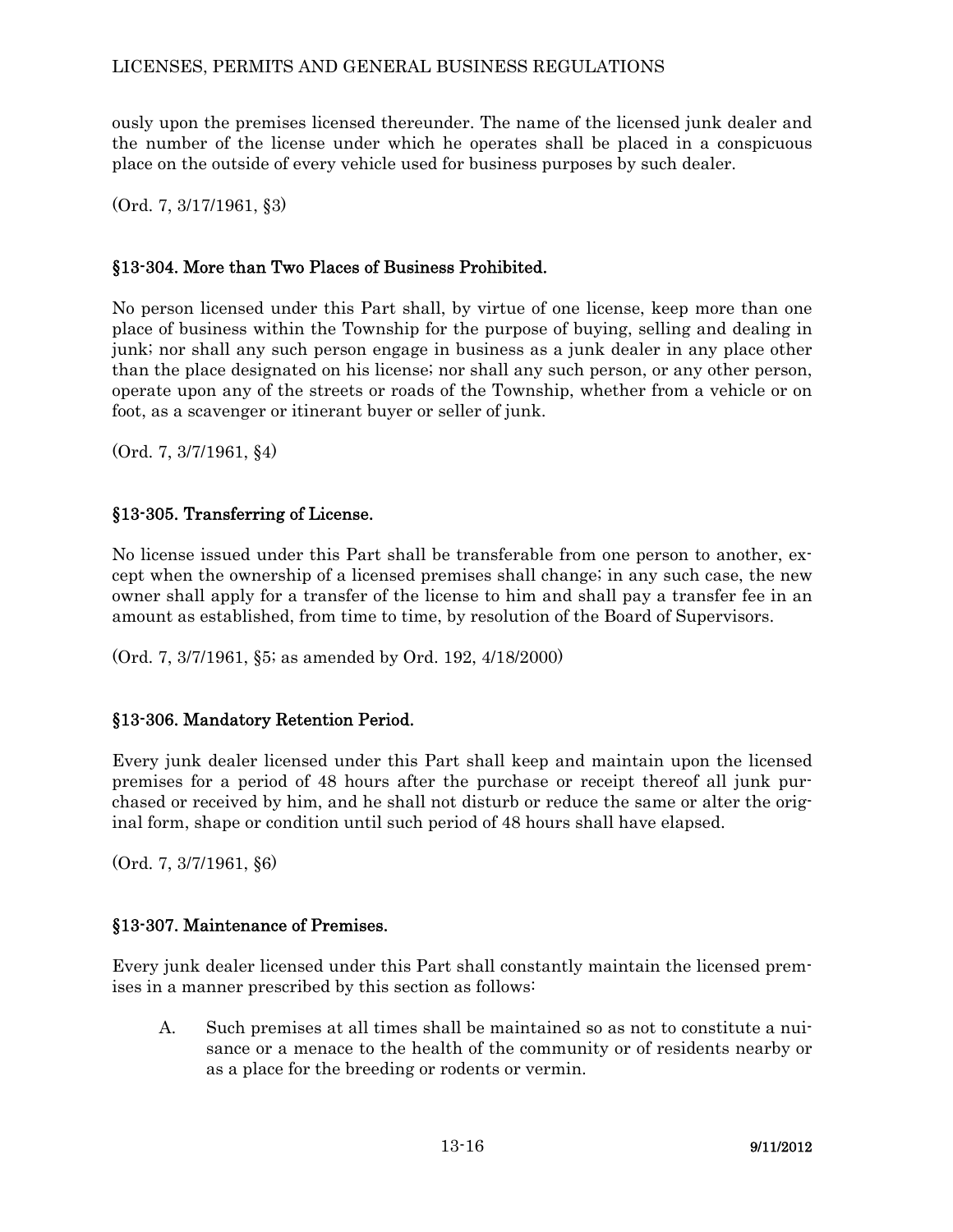- B. No garbage or other organic waste and no paper, rubbish, rags or other flammable materials shall be stored in such premises.
- C. No trash, rubbish or other flammable articles or materials shall be burned on such premises.
- D. Whenever any motor vehicle shall be received in such premises as junk, all gasoline and oil shall be drained and removed therefrom, and none shall be permitted to remain upon the premises.
- E. No junkyard licensed under this Part shall exceed three acres in size.
- F. Any junk stored by a person licensed under this Part shall be stored at least 100 feet from the right-of-way of any street, road or highway in the Township and at least 25 feet from all other boundary lines of the property.
- G. The manner of storage and arrangement of junk shall be such as to facilitate access for firefighting purposes.
- H. The premises licensed under this Part shall be graded so as to facilitate the drainage of water and to prevent the accumulation of stagnant water upon the premises.
- I. All grass and weeds shall be kept trimmed to a height of not more than three inches.
- J. Any premises licensed under this Part shall not be open for business nor shall any work be done therein in connection with the storage, processing and transporting or removal of junk at any time on Sundays or on any other day of the week before 7:00 a.m. and after 6:00 p.m.

(Ord. 7, 3/7/1961, §7)

# §13-308. Public Liability Insurance.

The premises licensed under this Part shall at all times be covered by public liability insurance for personal injuries and property damage. The minimum extent of such coverage shall be \$10,000 for each person injured and/or each item of property damaged. A copy of such insurance policy shall be delivered to the Board of Supervisors at the time of its issuance or renewal.

(Ord. 7, 3/7/1961, §8)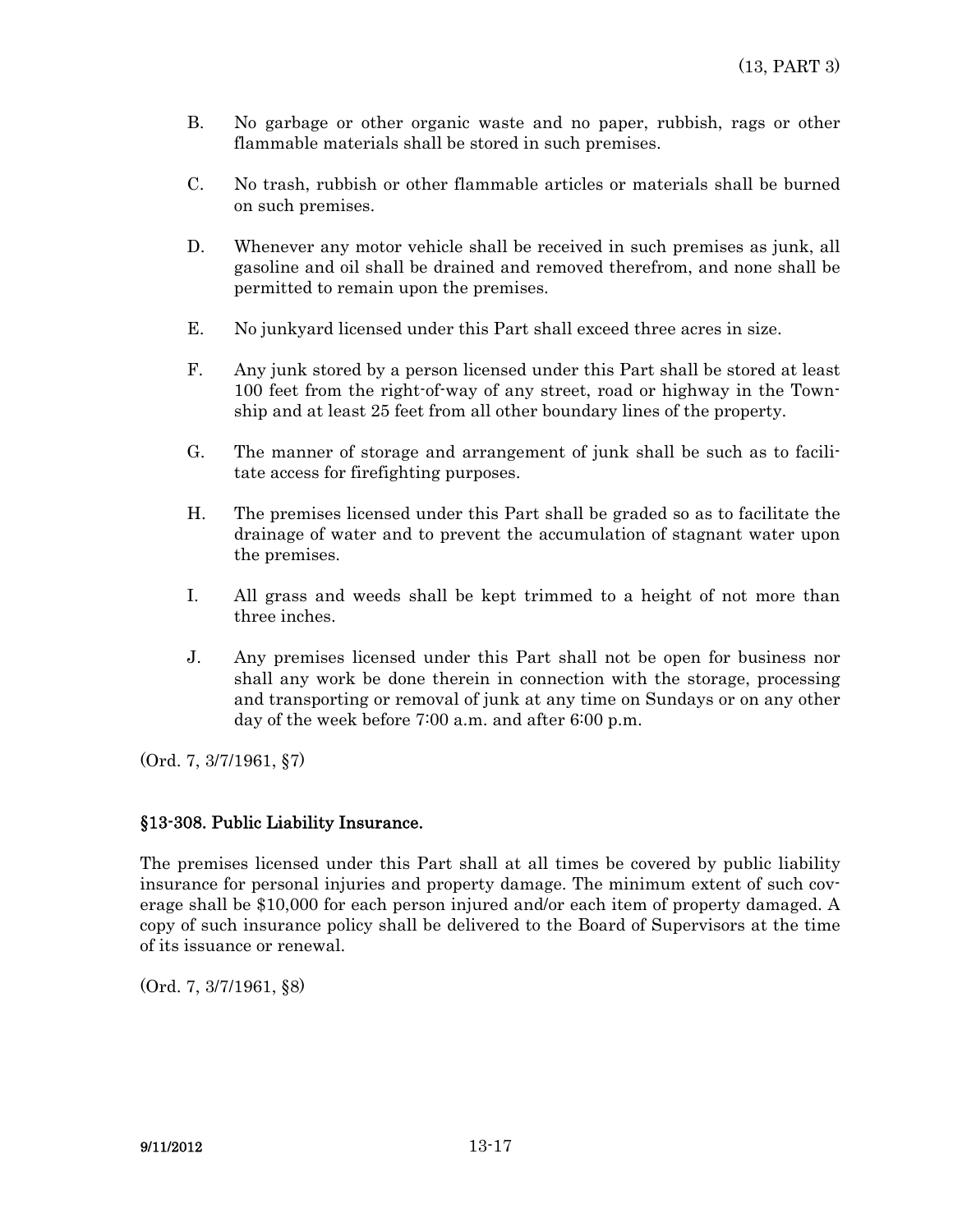## LICENSES, PERMITS AND GENERAL BUSINESS REGULATIONS

## §13-309. Revocation or Suspension of License.

The Board of Supervisors may, in its discretion, revoke or suspend any license issued by the authority of this Part for violations of the provisions hereof, without liability to reimburse the holder of such license for all or any of the license fee for the unexpired portion of the term or for the period of suspension. The powers granted by this section shall be in addition to and supplementary of the remaining enforcement provisions as hereafter provided.

(Ord. 7, 3/7/1961, §9)

# §13-310. Penalties.

Any person, firm or corporation who shall violate any provision of this Part, upon conviction thereof in an action brought before a District Justice in the manner provided for the enforcement of summary offenses under the Pennsylvania Rules of Criminal Procedure, shall be sentenced to pay a fine of not more than \$1,000 plus costs and, in default of payment of said fine and costs, to a term of imprisonment not to exceed 90 days. Each day that a violation of this Part continues or each section of this Part which shall be found to have been violated shall constitute a separate offense.

(Ord. 7, 3/7/1961, §10; as amended by Ord. 192, 4/18/2000)

# §13-311. Equitable Remedies.

- 1. A majority of the Board of Supervisors may, upon the complaint of any person or on their own motion, investigate conditions on any property used for the storage of junk, whether or not such premises is licensed under this Part. If the majority of Supervisors, after such investigation, shall determine that the conditions on such premises constitute a nuisance injurious to the health, safety or morals of the Township, the Board of Supervisors shall have the following options:
	- A. Give notice to the owner to voluntarily abate the nuisance within a period of not less than 48 hours nor in excess of five days, failing which the Township, or its nominee, may enter upon the premises and correct the conditions found thereon. The cost of removal shall be borne by the owner of the premises and may be collected by way of summary proceedings brought in the name of the Township.
	- B. Any person charged with maintaining a nuisance under this section, upon conviction thereof in an action brought before a District Justice in the manner provided for the enforcement of summary offense under the Pennsylvania Rules of Criminal Procedure, shall be sentenced to pay a fine of not more than \$1,000 plus costs and, in default of payment of said fine and costs, to a term of imprisonment not to exceed 90 days. Each day that a violation of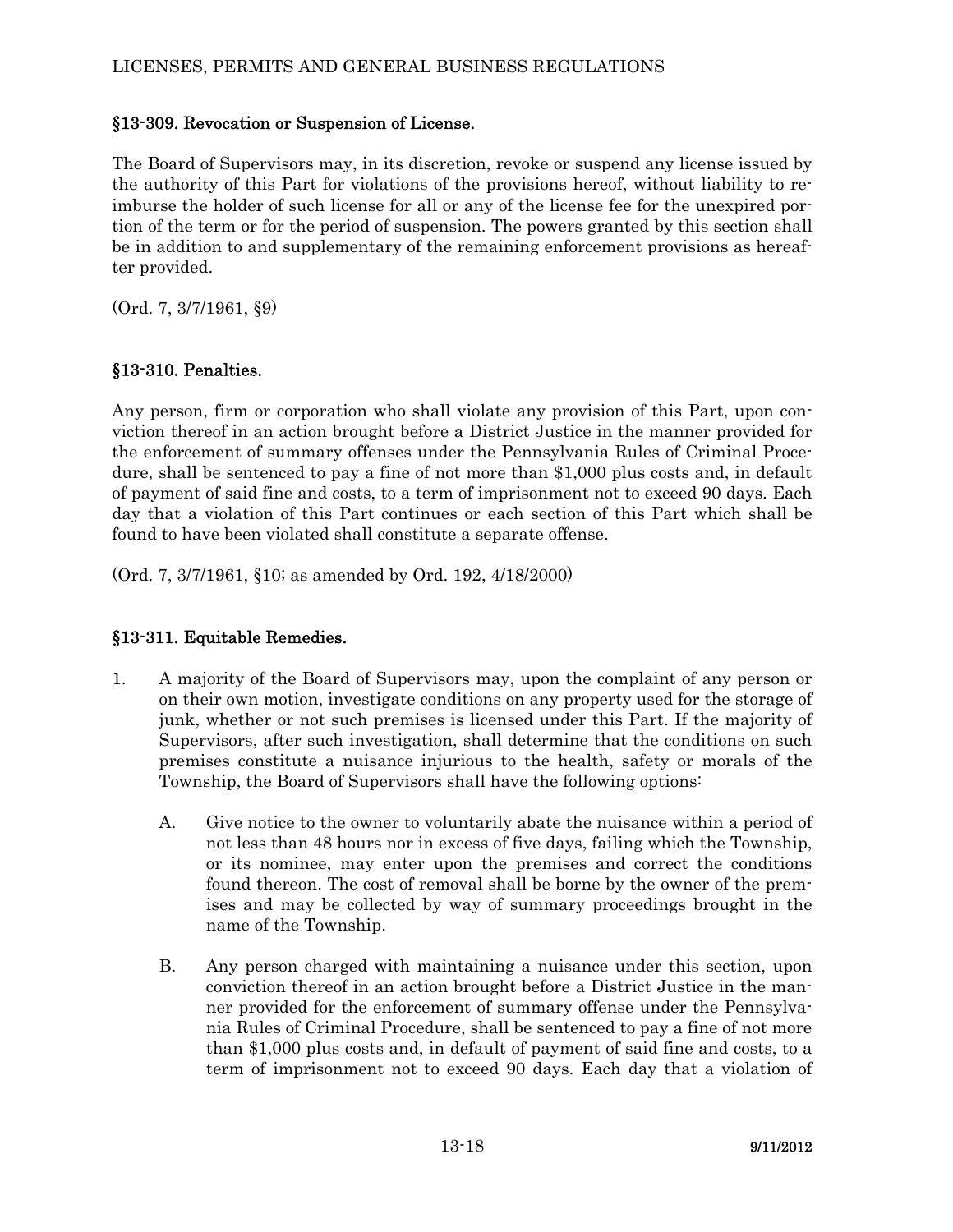this Part continues or each section of this Part which shall be found to have been violated shall constitute a separate offense.

- C. The Board of Supervisors may institute an action in equity in a court of competent jurisdiction to cause the owner of the premises to abate such a nuisance.
- 2. The remedies available to the Township under this section are declared to be cumulative in nature and not exclusive of each other.

(Ord. 7, 3/17/1961, §11; as amended by Ord. 192, 4/18/2000)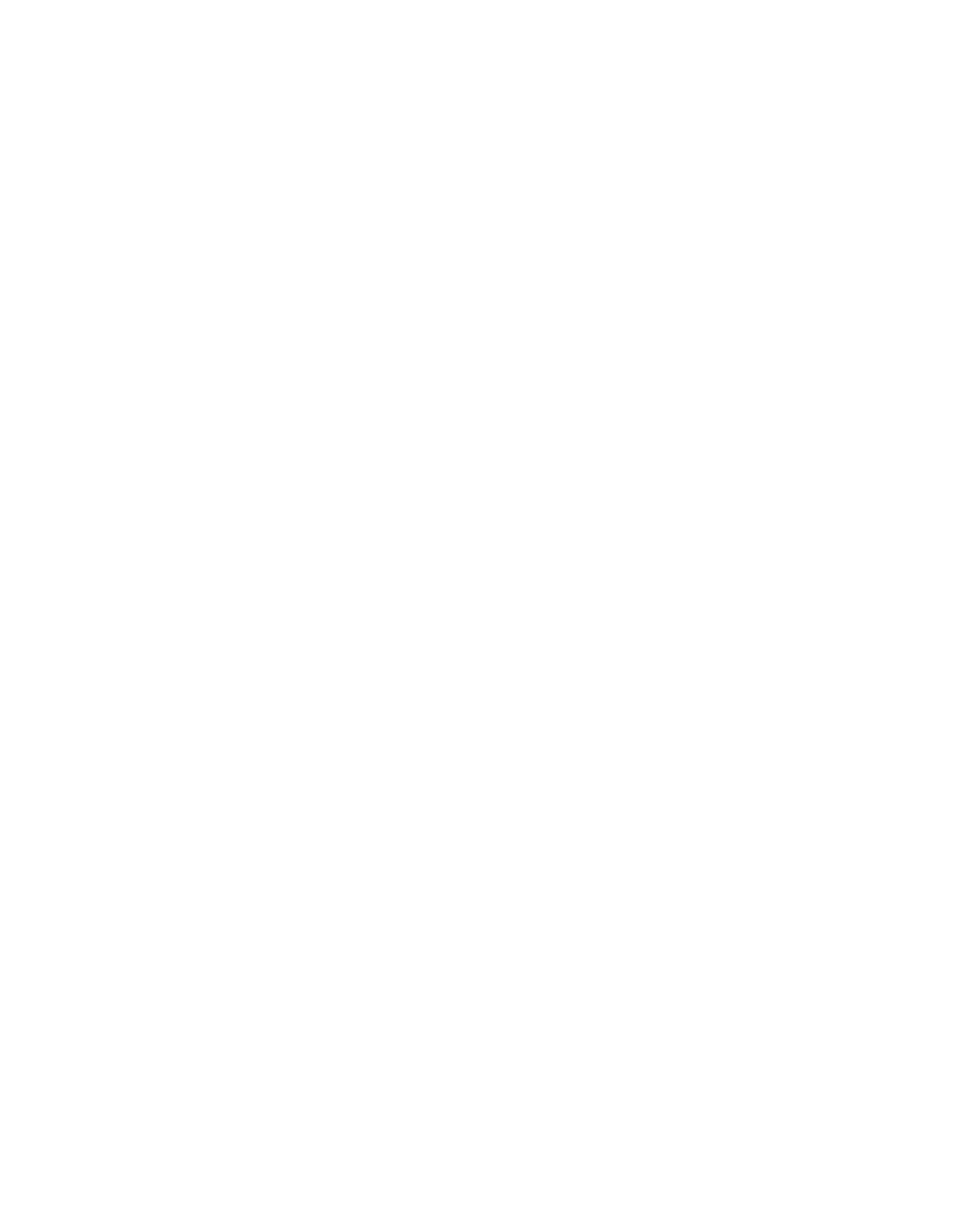## PART 4

### ALTERNATIVE ENERGY SYSTEMS

### §13-401. Purpose.

The purpose of this Part is to promote the use of alternative energy resources and to provide for the land development, installation and construction regulations for alternative energy systems in the Township of East Rockhill subject to reasonable conditions that will protect the public health, safety and welfare.

(Ord. 260, 1/18/2011)

## §13-402. Scope and Applicability.

- 1. This Part applies to the alternative energy systems described herein to be installed and constructed after the effective date of this Part and all applications for such alternative energy systems on existing structures or property. Alternative energy systems constructed prior to the effective date of this Part shall not be required to meet the requirements of this Part, unless otherwise stated herein, provided that any structural change, upgrade or modification to an existing alternative energy system that materially alters the size or placement of the existing alternative energy system shall comply with the provisions of this Part.
- 2. Alternative energy systems may be erected, altered, maintained, used, or moved within the Township only when in accordance with the provisions of these regulations and any other applicable Township ordinances and regulations.
- 3. No person shall install, construct, or modify an alternative energy system without first obtaining from the Township the necessary permits and after paying the requisite fees.
- 4. All alternative energy systems shall primarily serve on-site energy needs, unless otherwise approved by the East Rockhill Township Board of Supervisors.
- 5. All alternative energy systems shall be considered accessory uses to the principal use on the property.
- 6. Applications for alternative energy systems shall also comply with all applicable East Rockhill Township Zoning and/or Subdivision and Land Development Ordinance regulations.

## §13-403. Definitions.

As used in this Part, the following terms shall have the meanings indicated:

9/11/2012 13-21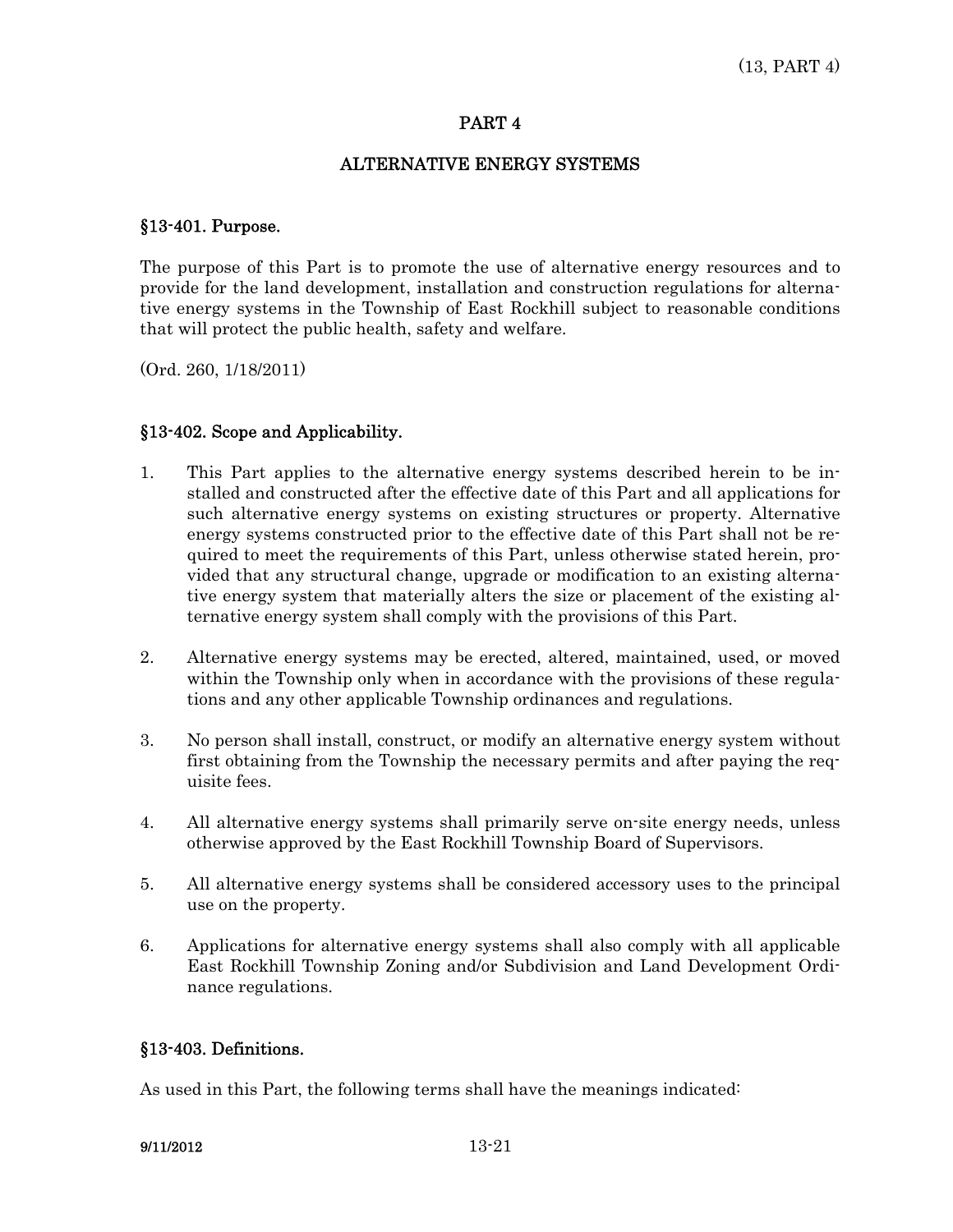ALTERNATIVE ENERGY SYSTEM — a ground-source heat pump, wind energy system, solar energy system, and/or outdoor solid-fuel-burning appliance.

 BUILDING-INTEGRATED WIND ENERGY FACILITY — a wind energy system facility designed to be permanently mounted on a building or other inhabitable structure, including wind turbines of any rated nameplate capacity designed to be operated in direct contact with a building. Other wind energy system facilities primarily used for land-based applications which may be permanently mounted and operated on a building are also included in this definition.

 CHIMNEY — any vertical structure enclosing a flue or flues that carry off smoke or exhaust from an outdoor solid-fuel-burning appliance.

 CLEAN WOOD — wood that does not have paint, stains, or other types of coatings, and wood that has not been treated with substances, including but not limited to copper arsenate, creosote, or pontachlorophenol, and wood pellets made from clean wood.

 CLOSED-LOOP GROUND-SOURCE HEAT PUMP SYSTEM — a system that circulates an approved heat transfer fluid through pipes or coils buried beneath the land surface or anchored to the bottom in a body of water.

 DOMESTIC WATER USE — water for household purposes, such as drinking, food preparation, bathing, washing clothes and dishes, flushing toilets, and watering lawns and gardens; also called "residential water use." The water may be obtained from a public supply or may be self-supplied.

 EPA OWHH PHASE 2 PROGRAM QUALIFIED MODEL — an outdoor solid-fuelburning appliance that has been EPA OWHH Phase 2 Program qualified. The model has met the EPA OWHH Phase 2 Program particulate matter emission limits and is identified with the proper qualifying label and identification.

 GROUND-SOURCE HEAT PUMP SYSTEM — (also known as "geothermal energy system") — a system that uses the relatively constant temperature of the earth or a body of water to provide heating in the winter and cooling in the summer. System components include closed loops of pipe, coils or plates; an approved fluid that absorbs and transfers heat; and a heat pump unit that processes heat for use or disperses heat for cooling; and an air-distribution system. Open-loop groundsource heat pump systems are not permitted in East Rockhill Township.

 HEAT TRANSFER FLUID — A Township-approved, nontoxic and food-grade fluid such as potable water or other fluid approved by the Township for use in an outdoor solid-fuel-burning appliance.

 HORIZONTAL GROUND-SOURCE HEAT PUMP SYSTEM — A closed-loop ground-source heat pump system where the loops or coils are installed horizontally in a trench or series of trenches no more than 20 feet below the land surface.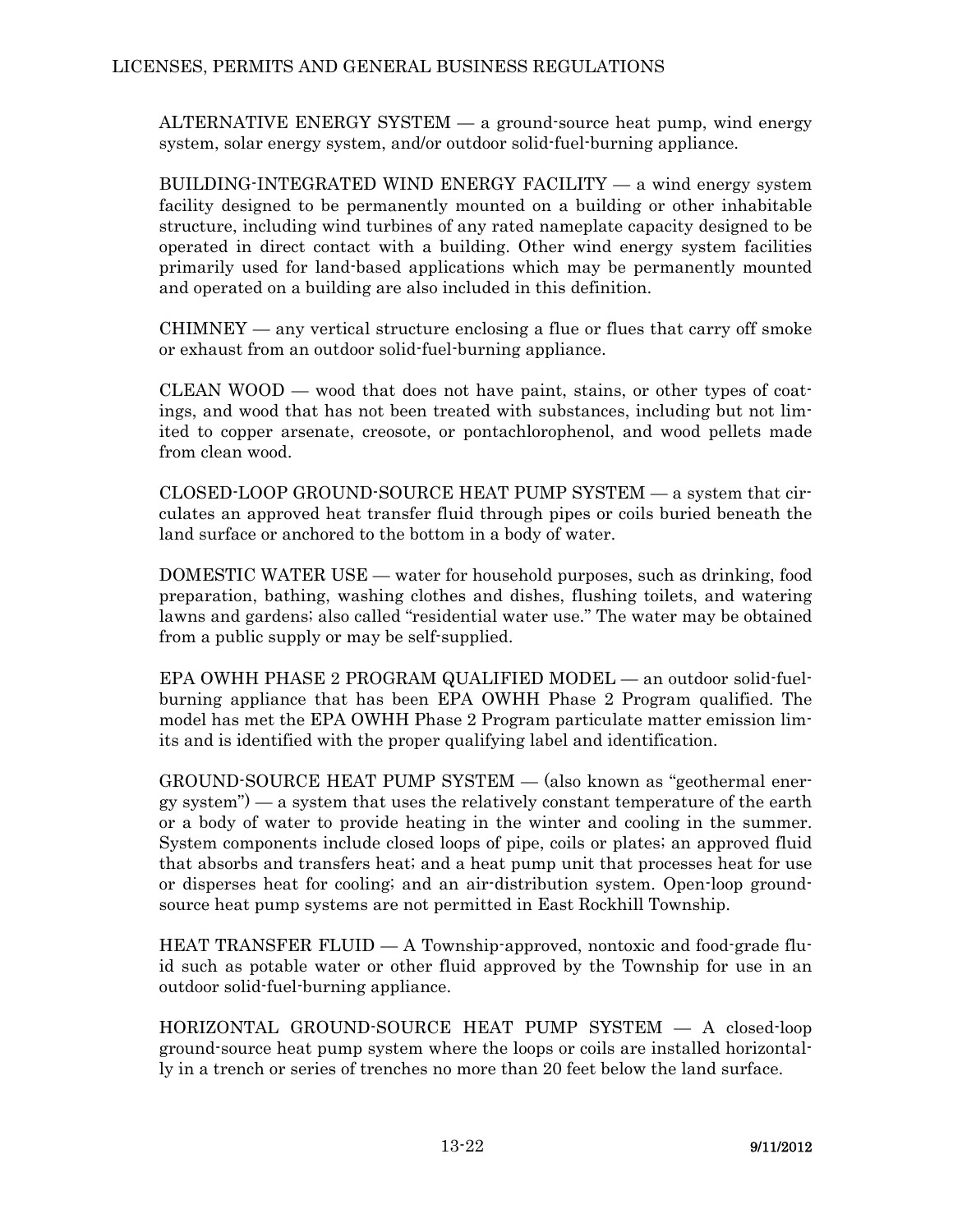HUB HEIGHT — the distance measured from the surface of the tower foundation to the height of the wind turbine hub, to which the blade is attached.

 OPEN-LOOP GROUND-SOURCE HEAT PUMP SYSTEM — A system that uses groundwater as a heat transfer fluid by drawing groundwater from a well to a heat pump and then discharging the water over land, directly in a water body or into an injection well. Open-loop ground-source heat pump systems are not permitted in East Rockhill Township.

 OUTDOOR SOLID-FUEL-BURNING APPLIANCE [also known as "outdoor woodfired hydronic heaters (OWHH)," "outdoor wood boilers (OWB)" or "water stoves," etc.] — any equipment, device or apparatus which is installed, affixed or situated outdoors, and not situate within a building intended for habitation by humans or domestic animals, which is used for the primary purpose of combustion of fuel to produce heat for energy as a heating system, or component thereof, which provides heat or hot water to the principal structure on the property, to a structure used for human or animal habitation on the property, or to any accessory uses or structures, including but not limited to greenhouses, conservatories and swimming pools located on the property.

 SHADOW FLICKER — the visible flicker effect from a wind energy system when rotating turbine blades cast shadows on the ground and nearby structures causing the repeating pattern of light and shadow.

 SOLAR COLLECTOR — a device or combination of devices, structure(s), or part of a device or structure that transforms direct solar energy into thermal, chemical, or electrical energy and that contributes significantly to a structure's energy supply.

 SOLAR ENERGY — radiant energy (direct, diffuse, and/or reflected) received from the sun.

 SOLAR ENERGY SYSTEM — any solar collector or other solar energy device, or any structural design feature, mounted on a building or on the ground, and whose primary purpose is to provide for the collection, storage, and distribution of solar energy for space heating or cooling, for water heating or for electricity.

 SOLAR PANEL — a structure containing one or more receptive cells, the purpose of which is to convert solar energy into usable electrical energy, heat water, or produce hot air or perform any other similar function by way of a solar energy system.

 TURBINE HEIGHT — the distance measured from the surface of the tower foundation to the highest point of the turbine rotor plane.

 TURBINE ROTOR — a structure which contains the blades and hub that are used to capture wind for purposes of energy conversion. The wind rotor is usually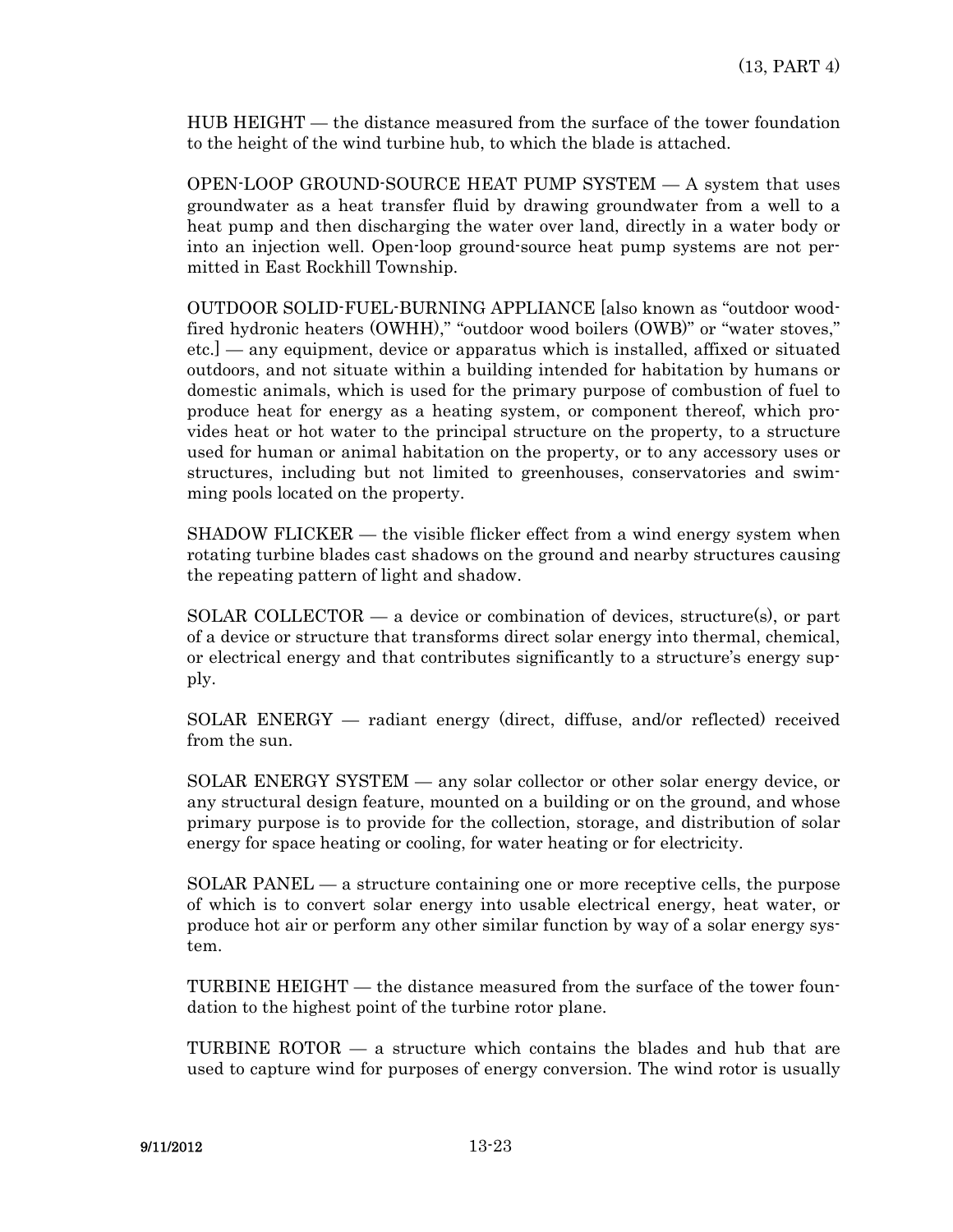located on a tower and, along with other generating and electrical storage equipment, forms the wind energy system facility.

 VERTICAL GROUND-SOURCE HEAT PUMP SYSTEM — a closed-loop groundsource heat pump system where the loops or coils are installed vertically in one or more borings below the land surface.

 WIND ENERGY SYSTEM — an electric-generating system, whose main purpose is to supply electricity, consisting of one or more wind turbines and other accessory structures and buildings, including substations, metrological towers, electrical infrastructure, transmission lines and other appurtenant structures and facilities.

WIND TURBINE  $-$  a wind energy conversion system that converts wind energy into electricity through the use of a wind turbine generator, and includes the nacelle, rotor, tower, and pad transformer, if any.

(Ord. 260, 1/18/2011)

# §13-404. Solar Energy Systems.

Solar energy systems include any solar collector or other solar energy device, or any structural design feature whose primary purpose is to provide for the collection, storage, and distribution of solar energy for space heating or cooling, for water heating or for electricity generation primarily for the structure(s) located on the property wherein the solar energy system is located. Solar energy systems shall not be the primary use of the property. Solar energy systems may be mounted on a building as a roof array or on the ground. Solar energy systems may include solar panels which, for purposes of this section, are structures containing one or more receptive cells, the purpose of which is to convert solar energy into usable energy by way of a solar energy system. The following requirements shall apply, as applicable, to solar energy systems:

- A. No person shall install, construct, place and/or replace a solar energy system within East Rockhill Township without first applying for and receiving the appropriate permit from the Township and paying the requisite permit fee in full. No permit for such a solar energy system shall be issued until the plans and specifications have been approved by the Code Enforcement Officer and/or Township Engineer in accordance with this Part and all other requisite approvals needed under the Township Code of Ordinances have been secured.
- B. The solar energy system shall comply with the applicable area and dimensional regulations of the zoning district in which the solar energy system is installed if not otherwise specifically set forth herein.
- C. No adjacent property owner shall be required to remove or cut any plant, bush, crop, or tree, nor shall any solar energy system be located so that any reflection is directed toward an adjoining property.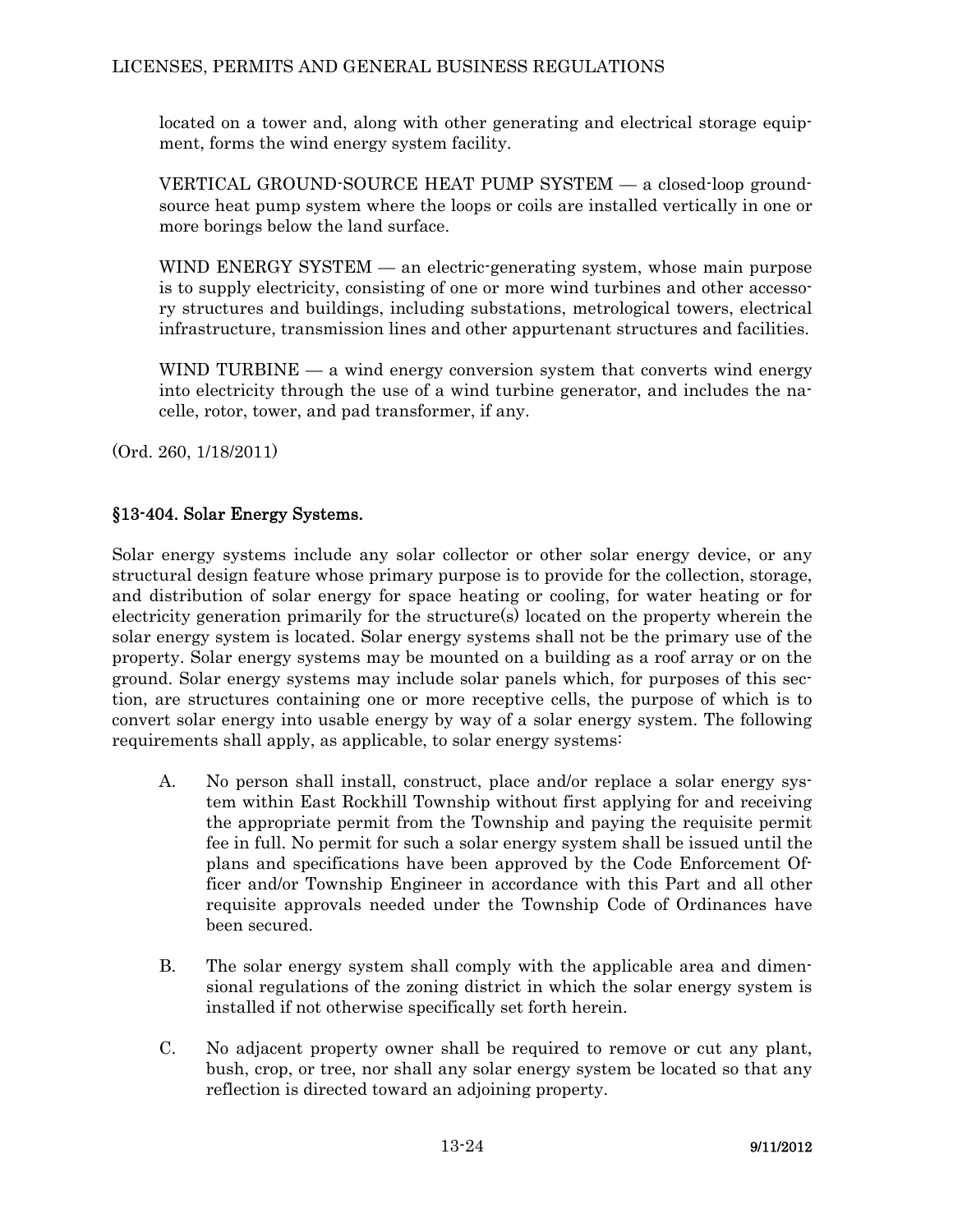- D. Ground Arrays. Solar panels shall be permitted as ground arrays in accordance with the following:
	- (1) Ground array solar panels shall be subject to a seventy-five-foot setback from any property line, provided that no solar panel shall be located closer to the property line than 1.1 times the height of the solar panel.
	- (2) Ground arrays shall not be permitted in a front yard.
	- (3) Ground arrays shall be located and angled so that any reflection is directed away or is properly buffered from an adjoining property.
	- (4) The highest point of a ground array structure shall not exceed a height of 20 feet.
- E. Roof Mounts. Roof-mounted solar panels subject to the provisions of this section are permitted in accordance with the following:
	- (1) Permitted roof-mounted solar panels shall include integrated solar panels as the surface layer of the roof structure with no additional apparent change in relief or projection (the preferred installation), or separate flush-mounted solar panels attached to the roof surface.
		- (a) Any roof-mounted solar panels that are not integrated and/or separate flush-mounted shall comply with the following additional requirements and restrictions:
			- [1] Such other roof-mounted solar panels shall only be located on a rear- or side-facing roof, as viewed from any adjacent street.
			- [2] Such other roof-mounted solar panels shall not exceed a height of three feet from the rooftop at any point. Solar panels installed on a building or structure with a sloped roof shall not project vertically above the peak of the roof to which they are attached or project vertically more than three feet above a flat roof installation.
			- [3] The applicant shall demonstrate to the satisfaction of the Township that the proposed use of roof-mounted solar panels is the only effective or possible means for utilizing solar energy on the property. Such information shall be certified by a professional deemed qualified by the Board of Supervisors and may be reviewed by any other Township professional that the Board of Supervisors deems necessary.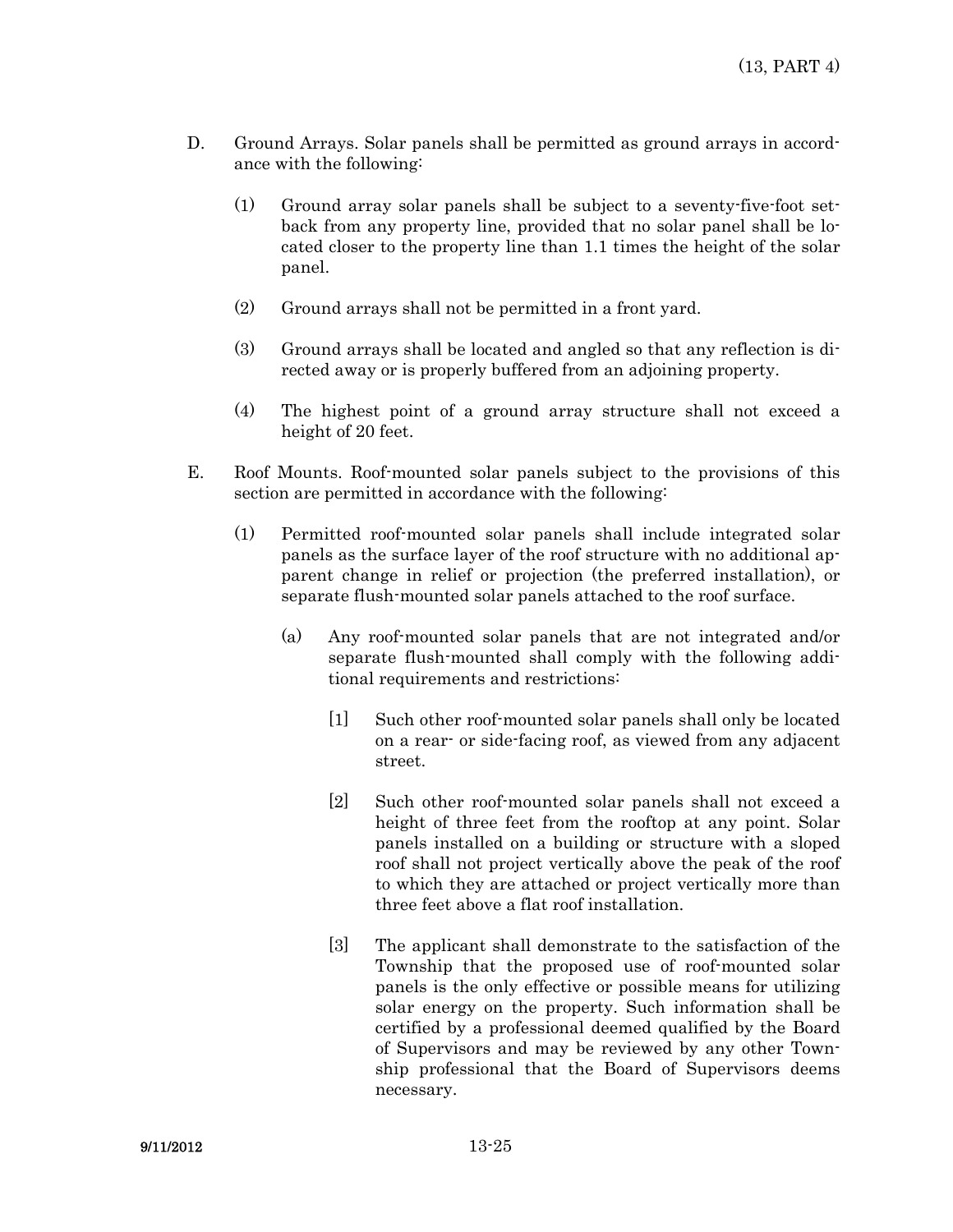- (2) No roof-mounted array shall exceed 35 feet in height, or the maximum height requirement of the zoning district wherein it is located, whichever is more restrictive.
- (3) All roof installations shall require a structural analysis of the roof to certify the structural integrity of the roof for the proposed installation.
- F. The installation of a solar energy system shall conform to the Pennsylvania Uniform Construction Code, as amended, and to all other applicable regulations and industry standards, including those of the American National Standards Institute. Manufacturer's data and certificates of design compliance shall be submitted with the permit application and plan.
- G. All wiring shall comply with the applicable version of the National Electrical Code (NEC), as amended. The local utility provider shall be contacted by the owner of the subject property to determine grid interconnection and net metering policies.
- H. Solar energy systems shall not be used for displaying any advertising except for reasonable identification of the manufacturer or operator of the system. In no case shall any identification be visible from the property line.
- I. The design of solar energy systems shall, to the extent reasonably possible, use materials, colors, textures, screening, and landscaping that will blend the facility into the natural setting and existing environment.
- J. Mechanical equipment associated with and necessary for the operation of the solar energy system shall be screened from any adjacent property that is residentially zoned or used for residential purposes. The screen shall consist of shrubbery and trees acceptable to the Township and/or Township Engineer and arranged in an informal manner.
- K. All solar energy system operators and owners must comply with any and all federal, state, and local regulations pertaining to solar energy and its collection for personal use.
- L. If any of the requirements herein conflict with federal and/or state requirements, then the federal and/or state requirements shall govern, unless the requirements of this Part are more stringent, in which case this Part shall govern.
- M. This Part applies to solar energy systems to be installed and constructed after the effective date of this part and all applications for solar energy systems on existing structures or property. Solar energy systems constructed prior to the effective date of this Part shall not be required to meet the requirements of this Part; provided, however, that any structural change, upgrade or modification to an existing solar energy system that materially al-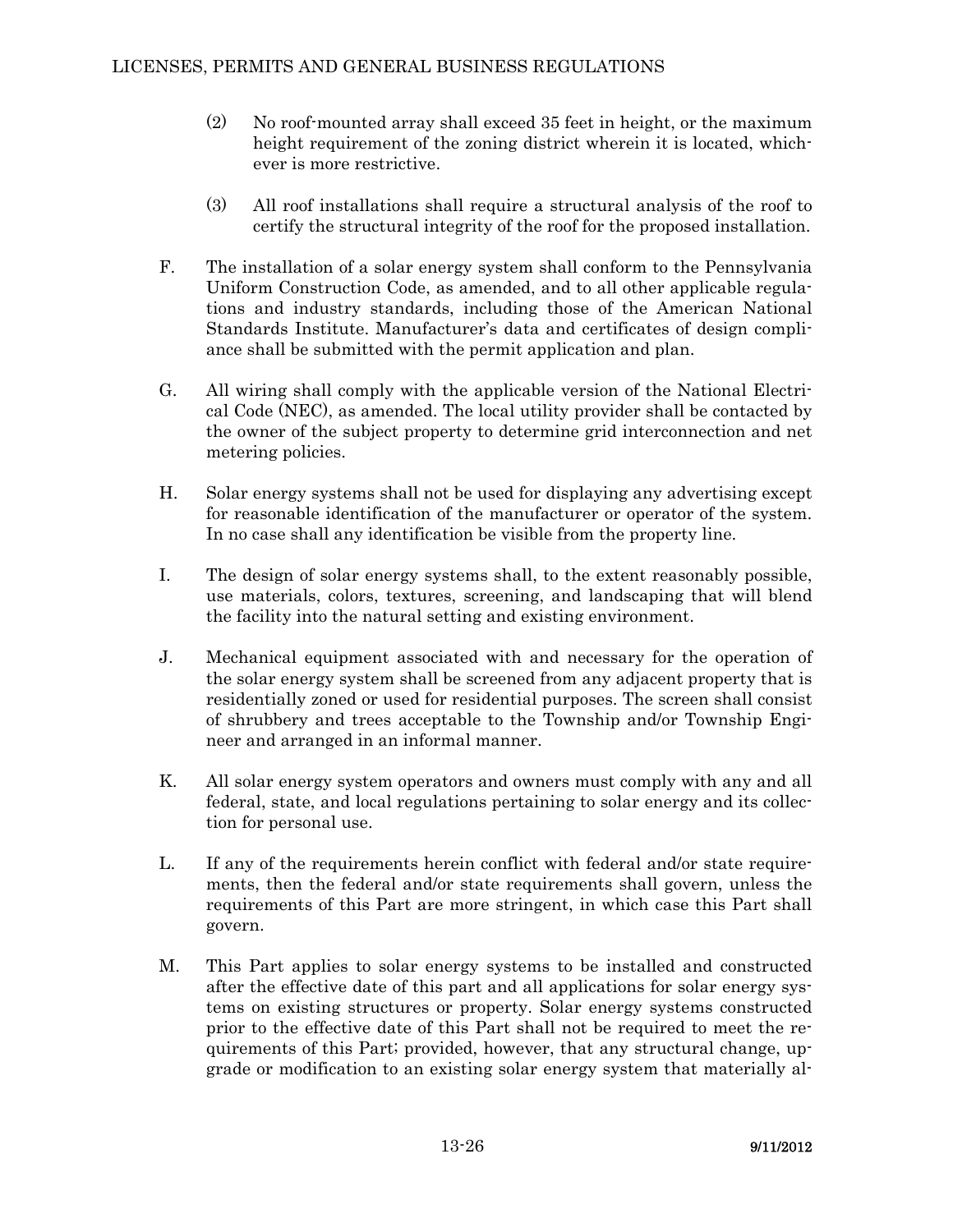ters the size or placement of the existing solar energy system shall comply with the provisions of this section.

 N. All solar energy system contractors applying for permits must submit proof of appropriate insurance in a manner, form and amount acceptable to the Township.

(Ord. 260, 1/18/2011)

## §13-405. Wind Energy Systems.

- 1. No person shall install, construct, place and/or replace a wind energy system within East Rockhill Township without first applying for and receiving the appropriate permit from the Township and paying the requisite permit fee in full. No permit for such a wind energy system shall be issued until the plans and specifications have been approved by the Code Enforcement Officer and/or Township Engineer in accordance with this Part and all other requisite approvals needed under the Township Code of Ordinances have been secured.
- 2. There shall be a maximum of one wind energy system on a single parcel of property.
- 3. Wind energy systems shall be set back from the nearest property line a distance of not less than the normal setback requirements for that zoning district or 1.1 times the overall height of the wind energy system, whichever is greater.
- 4. Wind energy systems shall not be located less than 100 feet from overhead utility and/or transmission lines.
- 5. Wind energy systems shall not be located less than 300 feet from a street right-ofway line.
- 6. Wind energy systems shall not be located less than 300 feet from a neighboring off-site dwelling unit and/or structure.
- 7. In no case shall a wind energy system be located within a front yard or within the minimum required side and/or rear yards for the zoning district wherein it is located as required by the Township Zoning Ordinance.1
- 8. The maximum height of all wind energy systems, including all moving and rotating parts, shall be 65 feet, measured from the undisturbed ground elevation at the base of the device to the highest point of the arc of the blade or to the top of the tower, whichever is greater, unless a greater restriction is imposed by FAA regulations.

<sup>&</sup>lt;sup>1</sup> Editor's Note: See Ch. 27, Zoning.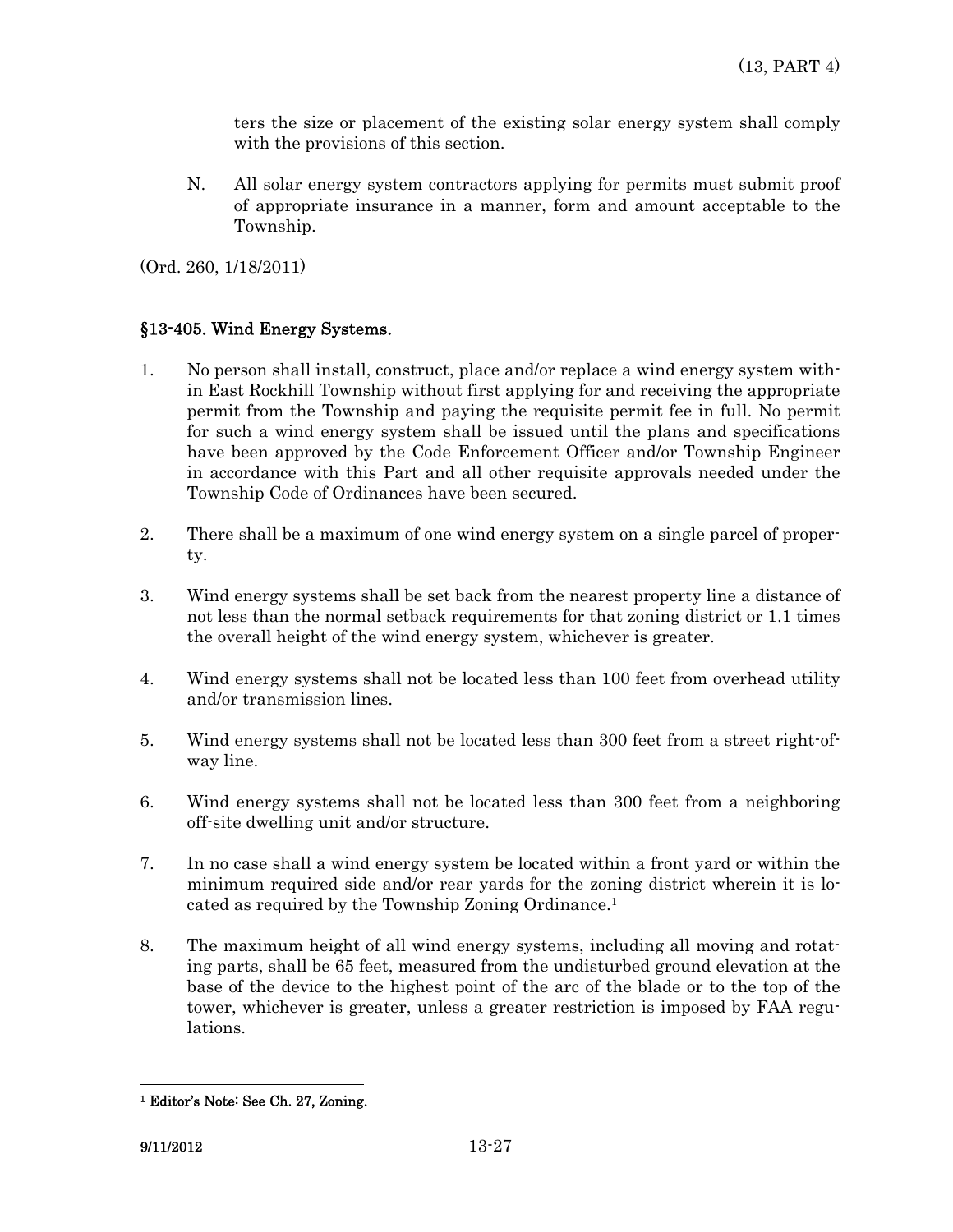## LICENSES, PERMITS AND GENERAL BUSINESS REGULATIONS

- 9. The maximum wind energy system blade diameter shall be 30 feet.
- 10. The minimum distance between the undisturbed ground at the base of the wind energy system and any protruding blade shall be 15 feet, as measured at the lowest point of arc of the blades.
- 11. The operation of a wind energy system shall comply with all nuisance, noise and/or other applicable regulations of the Code of Ordinances of East Rockhill Township.
- 12. When a building is necessary for storage cells or related mechanical equipment, the building shall not exceed 150 square feet in area, shall not exceed eight feet in height, must not be located in any required front, side and/or rear yards under the Township Zoning Ordinance and shall be screened with plantings acceptable to the Township and/or Township Engineer, and such plantings shall be arranged in an informal manner.
- 13. Wind turbines shall be a nonobtrusive, nonreflective color, such as white, offwhite or gray in order to blend the system into the natural setting and existing environment.
- 14. The owner of the wind energy system shall comply with all noise regulations of the Township and make every effort possible to prevent shadow flicker to any occupied building on a nonparticipating landowner's property. Shadow flicker at any occupied building on any adjacent property caused by a wind energy system located within 1,000 feet of the occupied building shall not exceed 30 hours per year.
	- A. Noise and/or shadow flicker provisions may be waived if the following conditions are met:
		- (1) Property owners may waive the noise and/or shadow flicker provisions of this Part by signing a waiver of their rights. The waiver shall describe the properties benefited and burdened and advise all subsequent purchasers of the burdened property that the waiver of sound or flicker limit shall run with the land and may forever burden the subject property.
		- (2) The written waiver shall notify applicable property owner(s) of the noise and/or flicker limits required by this Part, describe how the wind energy system is not in compliance, and state that consent is granted for such noncompliance.
		- (3) Any such waiver shall be signed by the applicant and the adjacent landowner(s) and recorded in the Bucks County Recorder of Deeds' office.
- 15. Operation of a wind energy system shall comply with all other applicable ordinances of the East Rockhill Township Code of Ordinances.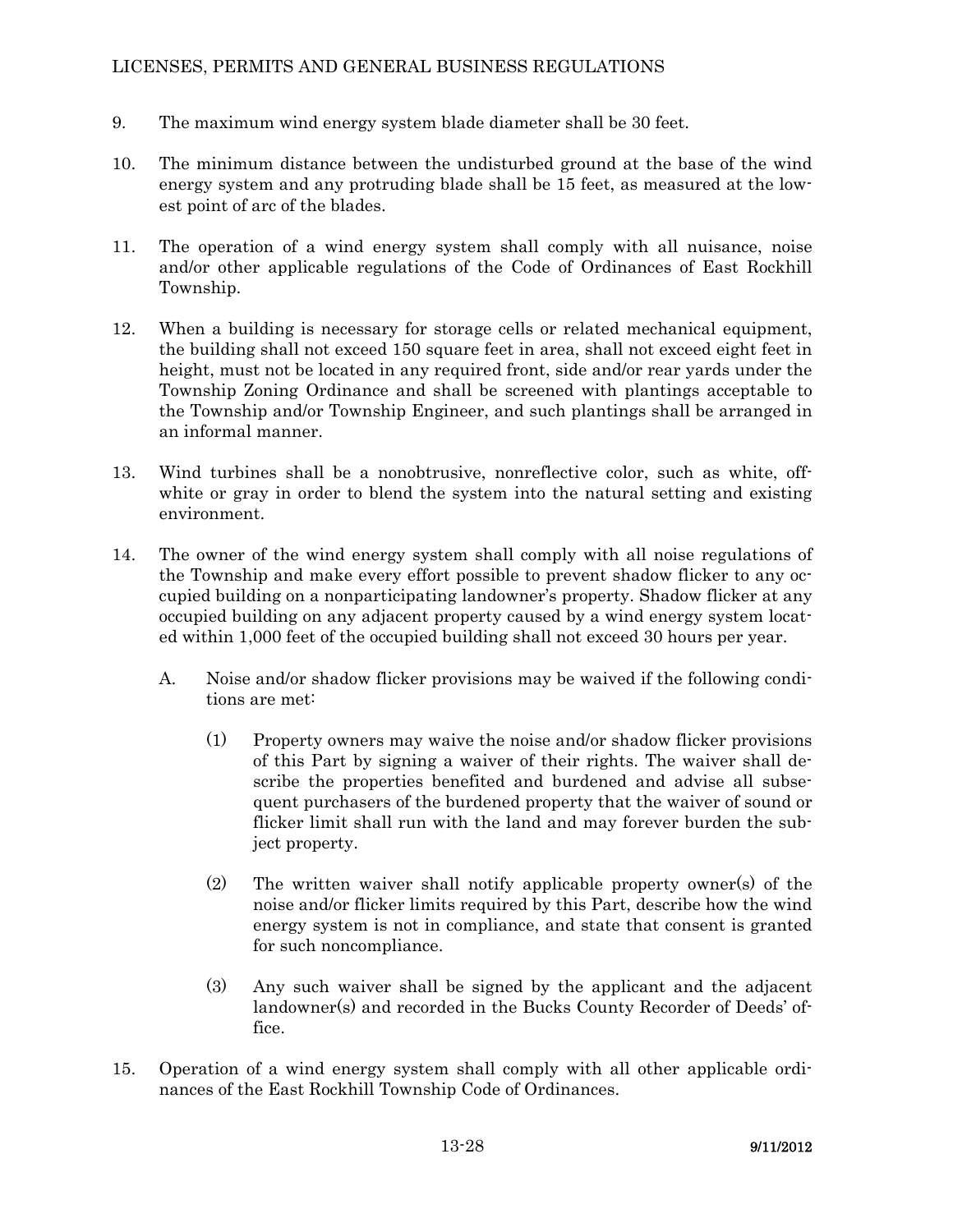- 16. The use of the wind energy system shall not interfere with the reception of any radio, television or other communication equipment and shall also not inhibit solar access to adjacent properties; and the owner of the wind energy system shall be required to mitigate any such interference caused by the operation of the wind energy system.
- 17. The applicant shall demonstrate that any noise emanating from the wind energy system complies with all Township noise regulations set forth within the East Rockhill Township Code of Ordinances, unless the requisite waiver is received.
- 18. No artificial lighting (unless required by the Federal Aviation Administration), signage (with the exception of warning signage at the base of the tower), or any forms of advertising shall be utilized or attached to the wind energy system.
- 19. All ground-mounted electrical and control equipment shall be labeled or secured to prevent unauthorized access. The tower shall not provide steps or a ladder readily accessible to the public for a minimum height of 15 feet above the ground surface. All wind energy systems and associated buildings shall be enclosed by a fence, of a type and manner acceptable to the Township, at least four feet in height and located at least five feet from the base. All access doors and gates shall be locked to prevent entry by nonauthorized persons.
- 20. A clearly visible warning sign concerning voltage must be placed at the base of all pad-mounted transformers and substations.
- 21. Visible, reflective, colored objects, such as flags, reflectors, or tape, shall be placed on the anchor points of guy wires and along guy wires up to a height of 10 feet from the ground.
- 22. All wind energy systems shall be equipped with a redundant braking system. This includes both aerodynamic overspeed controls (including variable pitch, tip and other similar systems) and mechanical brakes. Mechanical brakes shall be operated in a fail-safe mode. Stall regulation shall not be considered a sufficient braking system for overspeed protection.
- 23. All proposed wind energy systems, whether freestanding or attached to another structure, shall be designed and engineered to provide for safe operation. Detailed engineering plans, prepared by a licensed professional engineer, shall be submitted with applications for approval. If an attached system is proposed, these engineering studies shall demonstrate to the satisfaction of the Township that the wind energy system shall not compromise the structural integrity of the building to which it is attached.
- 24. Landscaping acceptable to the Township and/or Township Engineer shall be required to help screen the wind energy system and related features.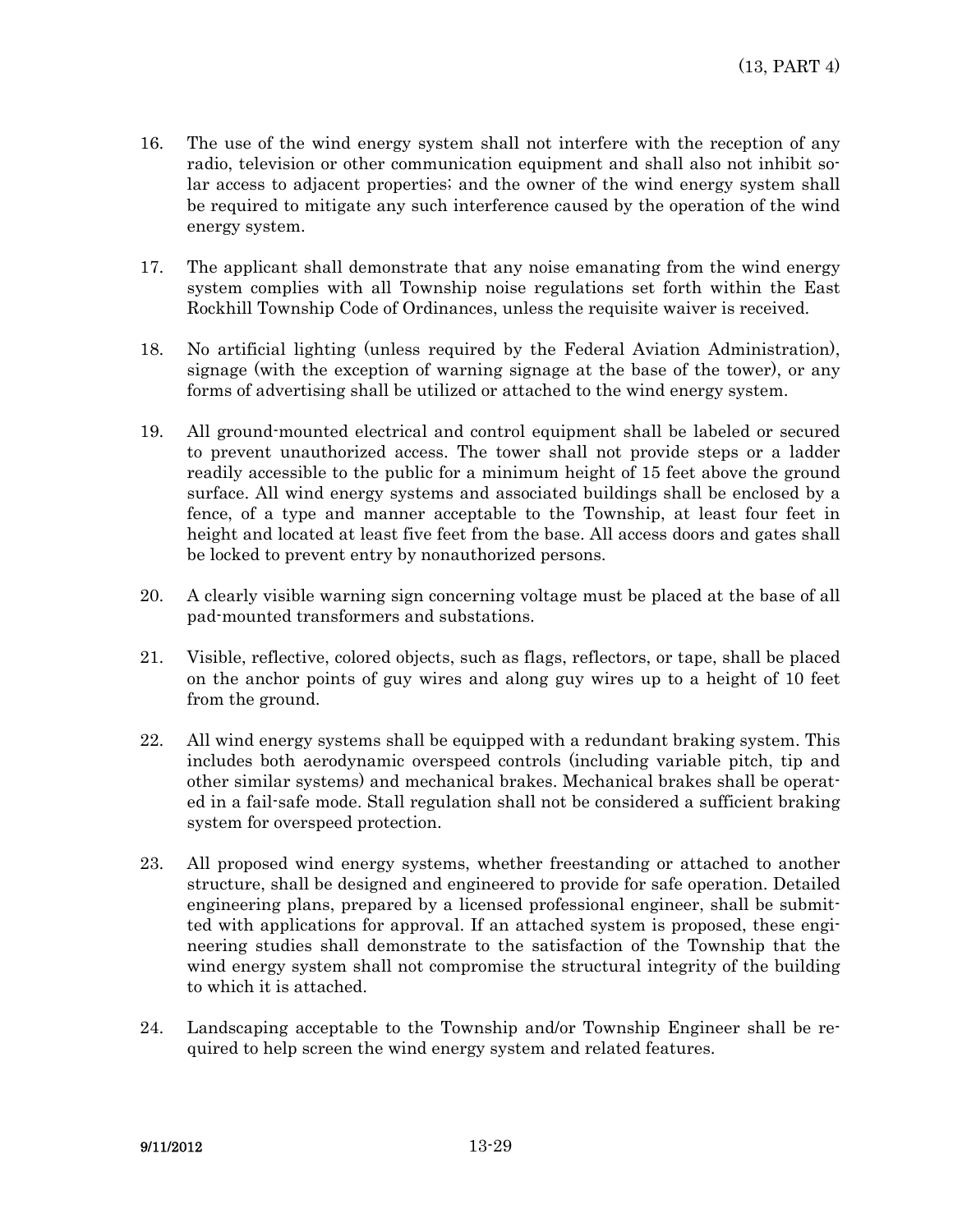## LICENSES, PERMITS AND GENERAL BUSINESS REGULATIONS

- 25. Design and location of a wind energy system shall consider, to the greatest extent possible, the aesthetics of the surrounding environment. In no case shall a device be attached to a structure listed on any Registry of Historic Structures. The Township may require submission of illustrations and photos depicting the color, size, shape, and architectural features of the proposed wind energy system, together with a submission of color photographs of the proposed tower location taken from view of all adjoining properties and roads.
- 26. All electrical wiring and/or utility and transmission lines, other than wires necessary to connect the wind generator to the tower wiring, the tower wiring to the disconnect junction box, and the grounding wires, must be installed underground in accordance with the prevailing standards of the servicing utility company and the Township.
- 27. A wind energy system, including the tower, shall comply with all applicable state construction and electrical codes, the Pennsylvania Uniform Construction Code ("UCC") and the National Electrical Code, as amended. Prior to issuance of a permit for the installation of the wind energy system, the applicant must submit to the Township all documentation required by the Township Building Code Official to verify that the design of the device complies with the UCC, including but not limited to documentation of the structural integrity of the foundation, base, tower, and all appurtenant structures and the electrical design. Design information must be certified by a licensed professional engineer in the Commonwealth of Pennsylvania and/or the equipment manufacturer.

(Ord. 260, 1/18/2011)

# §13-406. Geothermal Energy Systems.

Geothermal energy systems or ground-source heat pump systems (GSHP) are grouped into two types: closed-loop and open-loop systems. The closed-loop systems circulate a fluid through a subsurface loop of pipe and then to the heat pump. Open-loop systems circulate groundwater to the heat pump and then discharge it. Closed-loop systems are permitted within East Rockhill Township with the appropriate permit. Open-loop systems are not permitted in East Rockhill Township.

 A. No person shall: (1) construct or install a GSHP; (2) dig, bore, drill, replace, modify, repair and/or destroy a well that is, is intended to be, or was part of a GSHP; or (3) make any other excavation that may intersect groundwater without first applying for and obtaining the appropriate permit from the Township and paying the requisite permit fee in full. A permit is required for any GSHP within East Rockhill Township. Only closed-loop systems are permitted within East Rockhill Township. No open-loop system shall be permitted within East Rockhill Township. Application for a permit for the drilling of a well and/or the installation and/or construction of a GSHP shall be made to the Township Code Enforcement Officer. No permit for such a well and/or GSHP shall be issued until the plans and specifications have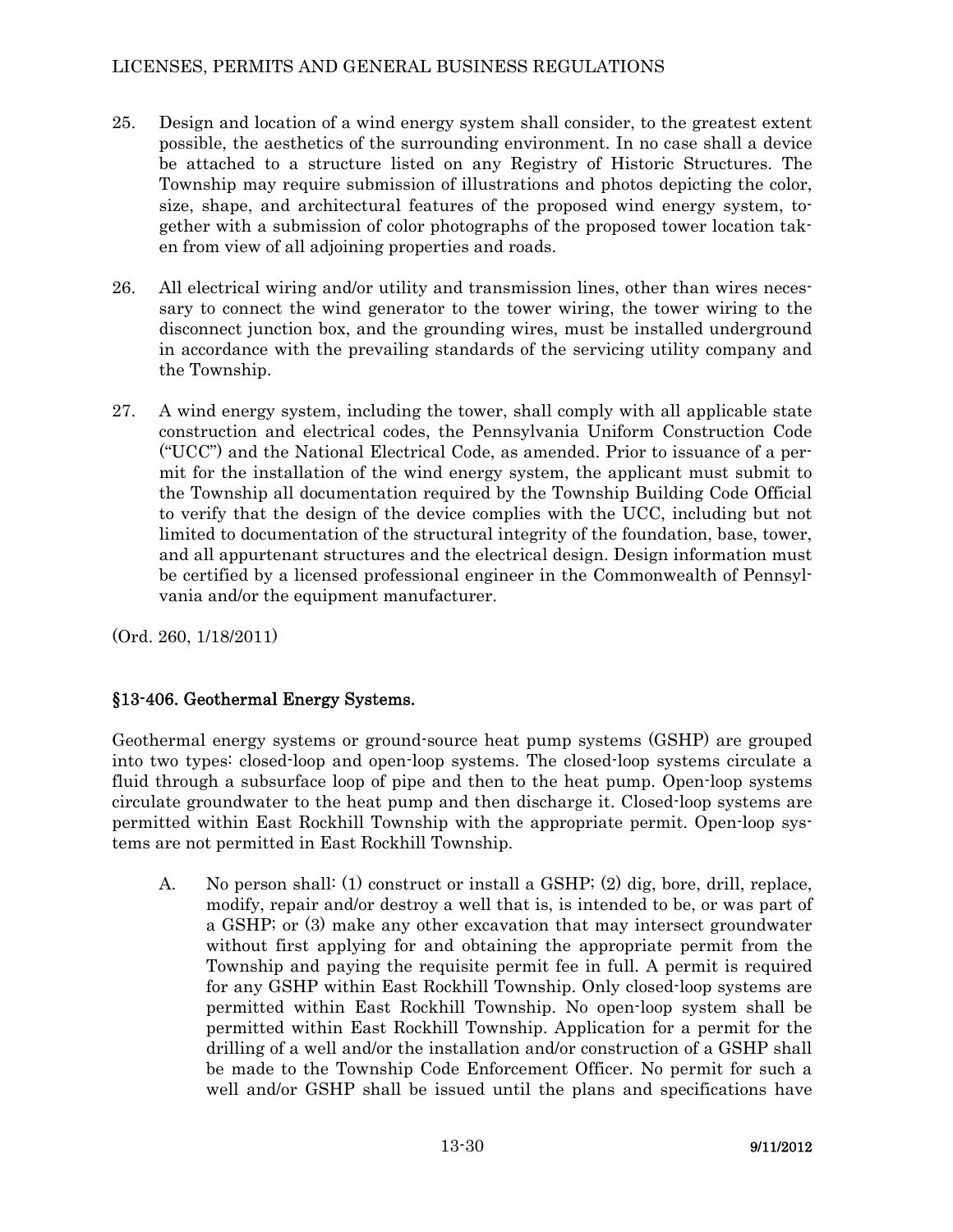been approved by the Code Enforcement Officer and/or Township Engineer in accordance with this Part and all other requisite approvals needed under the Township Code of Ordinances have been secured. A site plan shall be submitted with the application for a GSHP and shall include the following:

- (1) Type of GSHP being proposed.
- (2) Type of piping and fluid proposed for the GSHP.
- (3) Type of grouting used for the GSHP.
- (4) Location and catalog of all trees within 25 feet of the proposed GSHP.
- (5) Location of all municipal and private stormwater facilities within 500 feet of the proposed GSHP.
- (6) Location and type of all underground utilities, and all above-ground utilities, with clearance to overhead obstructions within 25 feet of the proposed GSHP.
- (7) Location of all existing and proposed water supply wells and septic systems within 200 feet of the proposed GSHP.
- (8) Location of all other existing and proposed GSHPs and distances to the buildings being served.
- (9) Statement of the method to protect curbs, sidewalks, and driveways during construction of the GSHP, as applicable.
- (10) For existing developed sites, statement of the proposed method of entry and exit from the site for drilling equipment, and a plan to prevent soil/dirt from getting onto Township roads and/or a plan to remove such soil/dirt.
- (11) Location of any surface water body, including wetland, watercourse, or pond within 100 feet of the proposed GSHP.
- (12) Location of all natural resources and other protected land within 25 feet of the proposed GSHP, including but not limited to required open space, steep slopes, floodplains, woodlands and wetlands.
- B. GSHP systems shall be designed and constructed in accordance with the International Ground Source Heat Pump Association (IGSHPA) Installation Standards, as amended, and found at Section 6.3, References, of the Ground Source Heat Pump Manual of the Pennsylvania Department of Environmental Protection, as amended.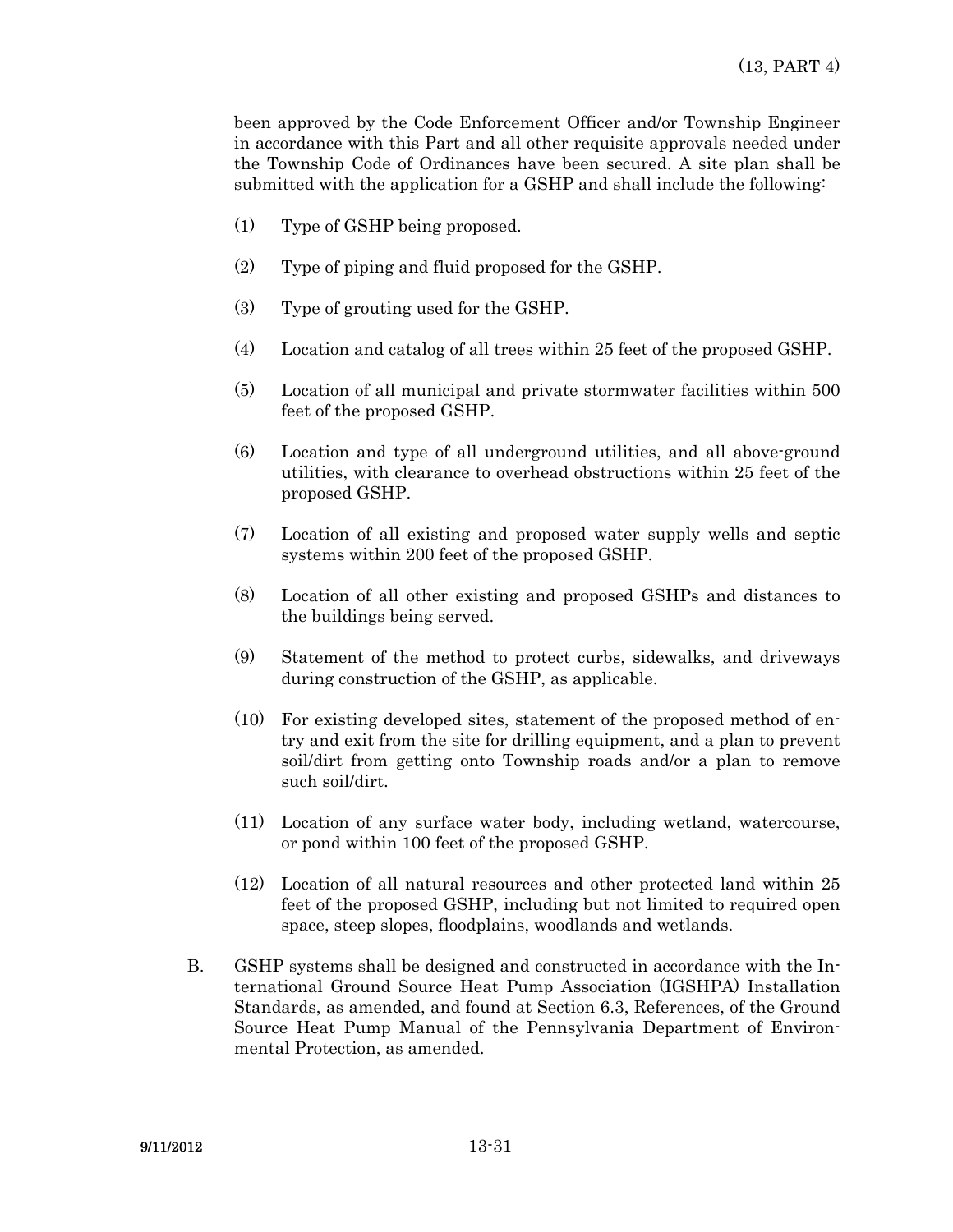- C. The perimeter of the GSHP subsurface loops shall meet the following minimum isolation requirements:
	- (1) One hundred feet from any existing or proposed drinking water wells.
	- (2) Twenty-five feet from any existing or proposed individual or community on-lot sewage disposal system, including any primary or alternate drainfield sites.
	- (3) Twenty-five feet from property lines and rights-of-way.
	- (4) Twenty-five feet from existing or proposed structures.
- D. The subsurface loop of the GSHP system must comply with the following:
	- (1) The subsurface loop piping must be made of polyethylene or a similar substitute material approved by the Township. All joints shall be sealed by heat fusion or IGSHPA-certified process.
	- (2) GSHP systems shall be equipped with an automatic shutdown device to prevent circulating fluids or oil leaks from migrating.
	- (3) Visual and audible alarms shall be installed in the building or structure in the event of a system malfunction or leakage.
	- (4) Warning labels shall be prominently posted near the interior mechanical system.
	- (5) Only water or a mixture of water and food-grade propylene glycol that is specifically approved by the Township may be used as the circulating fluid within the GSHP.
- E. A written plan shall be submitted to the Township and provide for the operation and periodic inspection of the GSHP system and should include:
	- (1) Provisions for any GSHP system leaks or releases to be reported by the owner to the Township and local Police Department within two hours of the discovery, and the owner shall covenant and agree to take all necessary action to minimize any fluid release to the ground and to promptly repair any system leaks.
	- (2) A system closure plan for use in the event of the discontinuance of the use of the GSHP system.
- F. The installation specifications and drawings for the GSHP system shall be submitted to and reviewed by the Code Enforcement Officer and/or Township Engineer.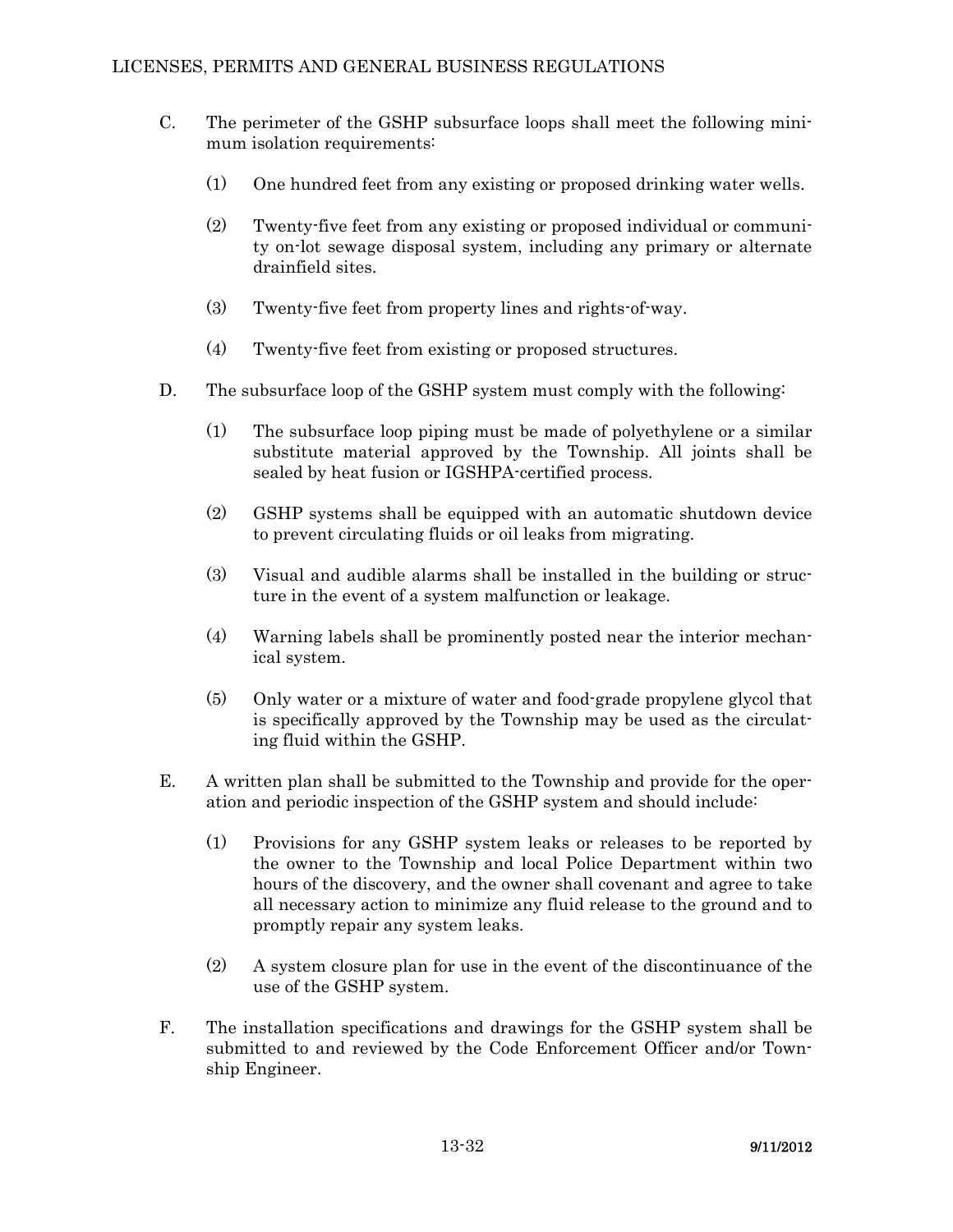- G. GSHP well drilling shall only be undertaken by a Pennsylvania-licensed well driller.
- H. Wells shall be grouted to protect against degradation or contamination of the groundwater or intermingling of separate aquifers in accordance with the procedures recommended by the IGSHPA.
- I. Prior to activation of a GSHP system, the Pennsylvania-licensed well driller and/or system installer shall provide to the Township:
	- (1) An accurate written drilling record and a written geologic log.
	- (2) An accurate record of the grouting used for each well.
	- (3) As-built plans and related documentation for each system and well location.
	- (4) Written documentation of the GSHP system testing and certification.
- J. The depth of the tubing or heat transfer element must be at least 30 inches below the surface of the ground.
- K. Ground-source heat pump systems shall not encroach on public drainage and/or stormwater, utility, roadway or trail easements.
- L. The GSHP shall be properly maintained in accordance with manufacturer's specifications, the installer's specifications, and any applicable federal, state and local laws. The owner of the GSHP shall submit an annual inspection report certifying the integrity of the system.

(Ord. 260, 1/18/2011)

# §13-407. Outdoor Solid-Fuel-Burning Appliances.

- 1. Any person desiring to install an outdoor solid-fuel-burning appliance within East Rockhill Township shall be required to obtain the requisite permit from the Township and shall pay the requisite fee. The permit application shall be signed by all owners of the property on which the outdoor solid-fuel-burning appliance will be located and the contractor installing the appliance. No permit for such an outdoor solid-fuel-burning appliance shall be issued until the plans and specifications have been approved by the Code Enforcement Officer and/or Township Engineer in accordance with this Part and all other requisite approvals needed under the Township Code of Ordinances have been secured.
- 2. The requirements set forth in this section do not apply to the following: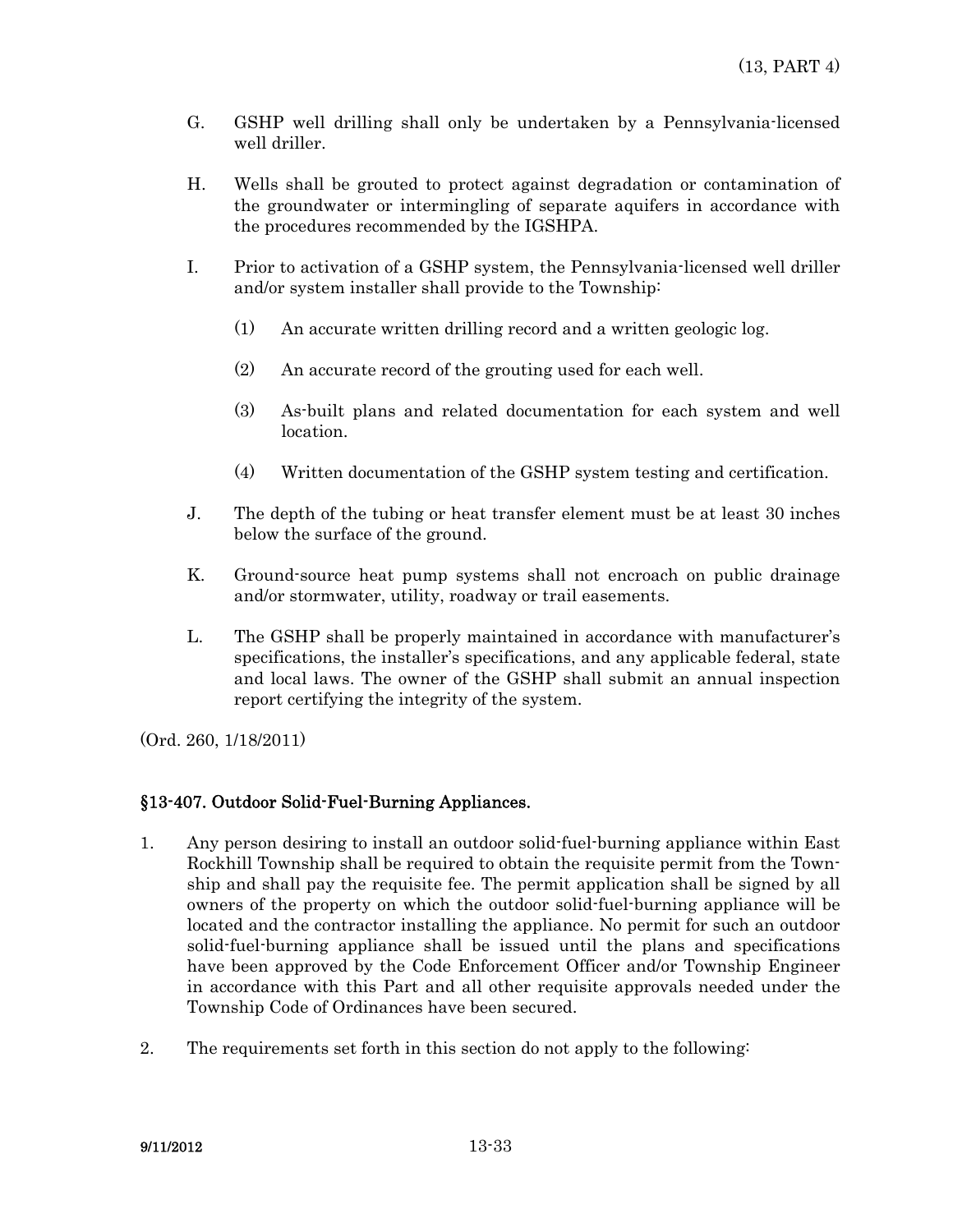- A. Grilling or cooking using charcoal, wood, propane or natural gas in cooking or grilling appliances; and/or
- B. Burning in a stove, furnace, fireplace or other heating device located within a building or structure used for human habitation.
- 3. Unless specific written approval has been obtained from the Township and Pennsylvania Department of Environmental Protection (PADEP), the following materials may not be burned in an outdoor solid-fuel-burning appliance (appliance) under any circumstances:
	- A. Rubbish or garbage, including but not limited to food wastes, food wraps, packaging, animal carcasses, paint or painted materials, furniture, composite shingles, construction and demolition debris or other household or business wastes.
	- B. Waste oil or other oily wastes, except used oil burned in a heating device for energy recovery subject to applicable PADEP regulations.
	- C. Asphalt and products containing asphalt.
	- D. Treated or painted wood, including but not limited to plywood, composite wood products or other wood products that are painted, varnished or treated with preservatives, or any other wood that does not meet the definition of "clean wood."
	- E. Any plastic material, including but not limited to nylon, PVC, ABS, polystyrene or urethane foam, and synthetic fabrics, films and containers.
	- F. Rubber, including tires and synthetic rubber-like products.
	- G. Any material that is not recommended for burning by the manufacturer of the appliance.
	- H. Newspaper, cardboard, particleboard or any paper with ink or dye products.
	- I. Lawn clippings or yard waste.
	- J. Any hazardous waste.
	- K. Coal.
	- L. Manure.
	- M. Waste petroleum products.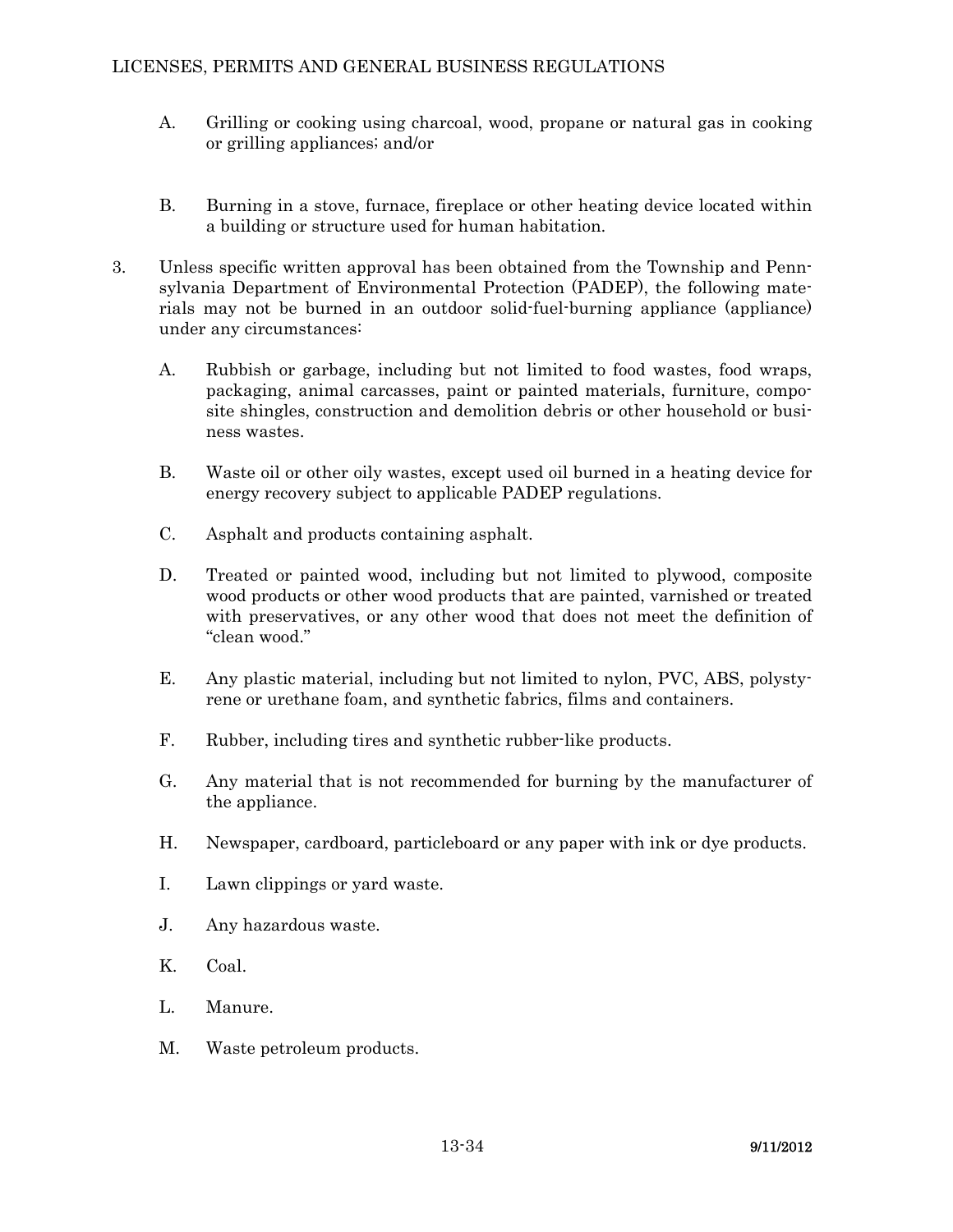- 4. Fuel burned in any new or existing outdoor solid-fuel-burning appliance shall only be clean wood, natural untreated wood, wood pellets from clean wood, approved corn products, approved biomass pellets or other fuels specifically permitted by the Township and the manufacturer's instructions.
- 5. No person shall install an outdoor solid-fuel-burning appliance that is not an EPA OWHH Phase 2 Program qualified appliance.
- 6. No outdoor solid-fuel-burning appliance shall be located on a lot consisting of less than one acre.
- 7. No outdoor solid-fuel-burning appliance shall be located less than 150 feet from any property and/or lot line.
- 8. No outdoor solid-fuel-burning appliance shall be located less than 200 feet from any occupied structure not located on the lot on which the appliance will be located.
- 9. The applicant shall provide documentation confirming that the manufacturer certifies that the proposed chimney height is safe and appropriate for the proposed use and location. The maximum height of the outdoor solid-fuel-burning appliance stack or chimney shall not exceed the maximum height requirement in the specific zoning district wherein the appliance is located.
	- A. For new outdoor solid-fuel-burning appliances, no person shall install such an appliance unless it has a permanently attached chimney with a minimum chimney height of 10 feet above the ground and at least two feet above the highest peak of any residence located less than 150 feet from the appliance, unless otherwise restricted by the manufacturer's certification and/or approved by the Township.
	- B. For existing outdoor solid-fuel-burning appliances that have been the subject of a complaint and/or violate the Township's nuisance regulations relating to smoke and/or odors, no person shall continue to use or operate such an appliance until such nuisance has been resolved and unless it has a permanent attached chimney with a minimum chimney height of 10 feet above the ground and at least two feet above the highest peak of any residence located less than 500 feet from the appliance, unless otherwise restricted by the manufacturer's certification and/or approved by the Township.
- 10. No person shall use or operate a new or existing appliance unless it complies with all existing federal, state and local regulations, as applicable, including but not limited to the following:
	- A. 25 Pa. Code § 121.7, as amended, prohibition of air pollution.
	- B. 25 Pa. Code § 123.1, as amended, fugitive emissions.
	- C. 25 Pa. Code § 123.31, as amended, odor emissions.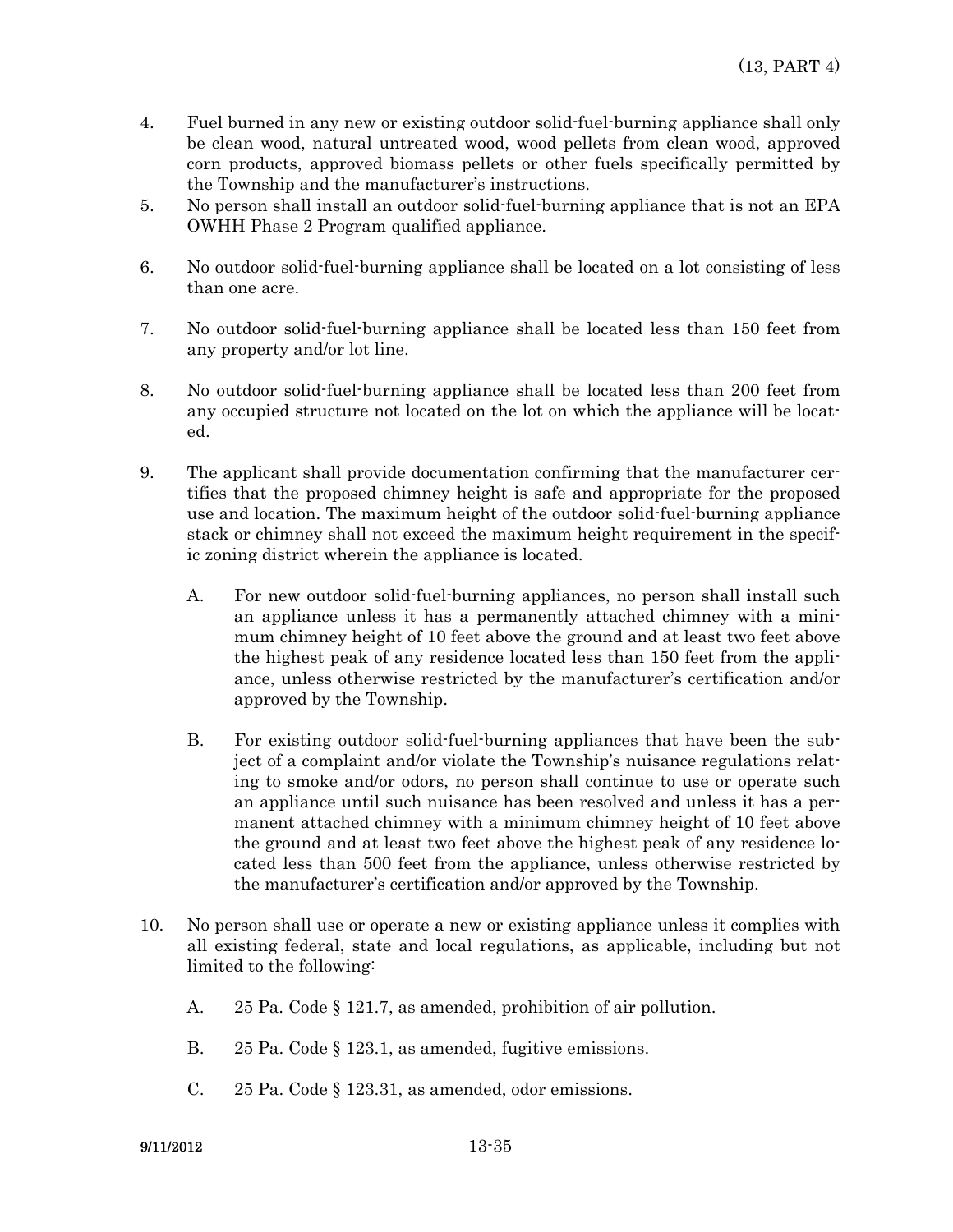- D. 25 Pa. Code § 123.41, as amended, visible emissions.
- E. Section 8 of the APCA, 35 P.S. § 4008, as amended, Unlawful conduct.
- F. Section 13 of the APCA, 35 P.S. § 4013, as amended, public nuisances.
- 11. All appliances shall be installed, operated, and maintained in strict compliance with the manufacturer's instructions and guidelines for the appliance. In the event that a conflict arises between the manufacturer's instructions and regulations, and the regulations contained in this Part, the stricter instructions and/or regulations shall apply.
- 12. All ashes or waste may be disbursed on the property where the appliance is located unless otherwise prohibited by law. Any large accumulation of ashes or waste must be disposed of in a manner approved by the Township of East Rockhill and the Pennsylvania Department of Environmental Protection.
- 13. All appliances shall be used for the sole purpose of furnishing heat and/or hot water to a dwelling or other structure, including residential swimming pools, located on the property wherein the appliance is located.
- 14. Outdoor solid-fuel-burning appliances shall be operated only between September 1 and May 1 each year, unless otherwise approved by the Township.
- 15. Spark Arrestors. All outdoor solid-fuel-burning appliances shall be equipped with properly functioning spark arrestors.
- 16. Catalytic Converter. All outdoor solid-fuel-burning appliances installed within East Rockhill Township must be equipped with a properly functioning catalytic converter, unless otherwise approved by the Township.
- 17. Installation of any electrical or plumbing apparatus or device used in connection with the operation of an appliance shall be in conformity with all applicable electrical and plumbing codes and, in the absence of such code, in conformity with the manufacturer's installation specifications.
- 18. Standards for installation of an appliance shall also require the outdoor solid-fuelburning appliance to be installed upon a nominal six-inch-thick permanent, reinforced cement pad in such dimension so as to allow a minimum of six inches of exposed surface area along the perimeter of the pad.
- 19. All stacks or chimneys must be constructed to withstand high winds or other related elements, as deemed necessary by the Township.
- 20. The use of lighter fluids, gasoline or chemicals to start the appliance is prohibited.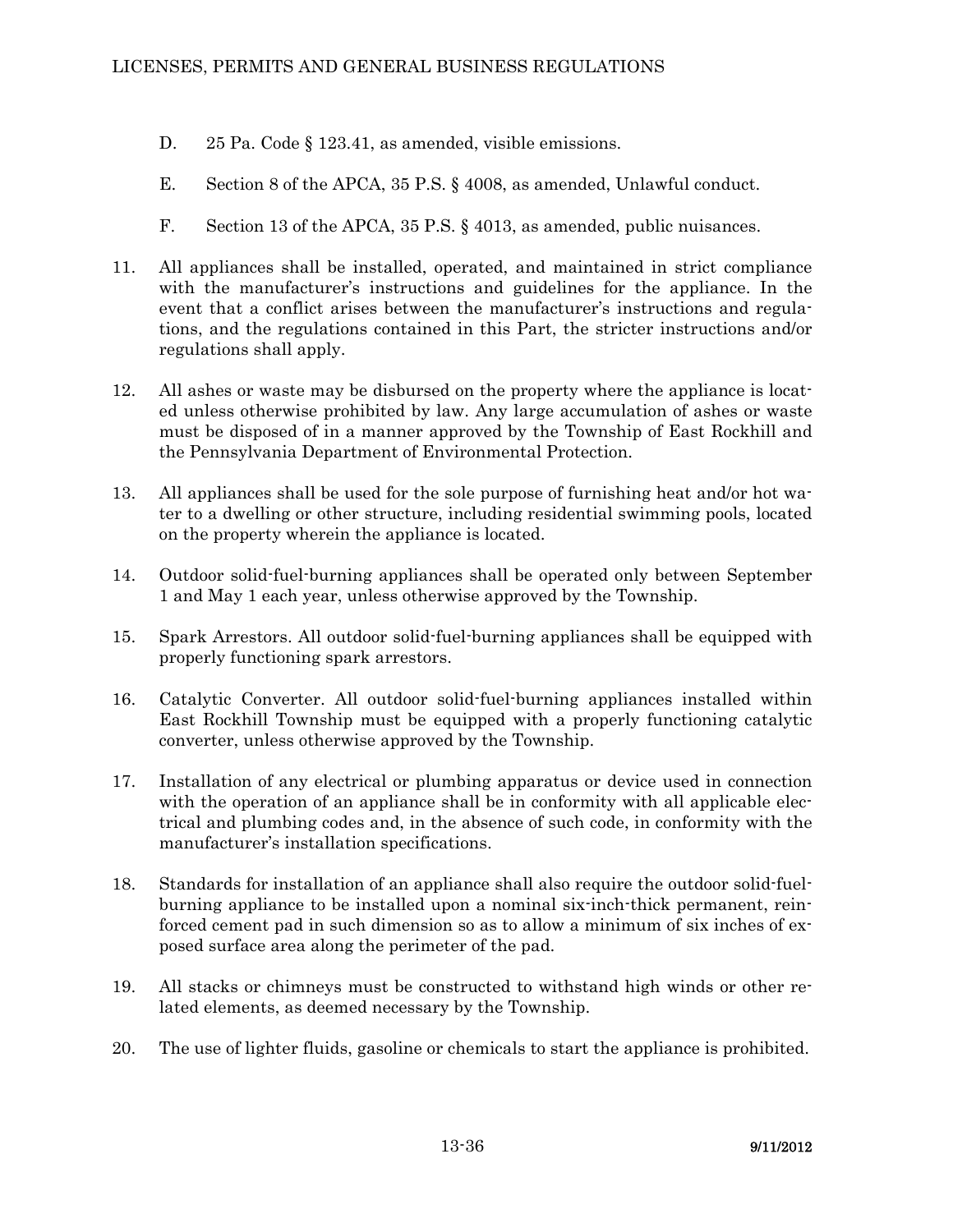- 21. The appliance shall be located on a property with due consideration to prevailing wind conditions.
- 22. Any outdoor solid-fuel-burning appliance in existence on the effective date of this Part shall be permitted to remain, provided that the owner complies with the regulations provided for in this Part under § 13-407, Subsections 3, 4, 9, 10, 12, 13, 14, 15, 16, 17 and 20.
- 23. Any resident who has secured a permit to install an outdoor solid-fuel-burning appliance, in so doing will also be agreeing to allow the Township Code Enforcement Officer or any other person designated by the Township to inspect the appliance if a written complaint is filed relative to a violation of this Part.
- 24. The Township reserves the right to suspend the use of all outdoor solid-fuelburning appliances if weather conditions warrant, based upon air quality warnings which may be issued by monitoring agencies.
- 25. A permit issued pursuant to this Part and the use of the outdoor solid-fuelburning appliance may be suspended if any of the following conditions occur and/or as the Code Enforcement Officer or other person appointed by the Board of Supervisors to administer and enforce this Part deems necessary to protect the public health, safety and welfare of the residents of East Rockhill Township:
	- A. Malodorous air contaminants from the appliance are detectable outside the property of the person on whose land the appliance is located.
	- B. The emissions from the appliance interfere with the reasonable enjoyment of life on neighboring property.
	- C. The emissions from the appliance caused damage to vegetation on neighboring property.
	- D. The emissions from the appliance are harmful to human or animal health.
	- E. The burning of any material prohibited within this Part.
	- F. Any other violation of this Part.
- 26. A suspended permit may be reinstated once the condition which resulted in suspension is remedied and reasonable assurances are given that such condition will not recur. Recurrence of a condition which has previously resulted in suspension of a permit shall be considered a violation of this Part and subject the property owner to the penalties provided within this Part.
- 27. If an outdoor solid-fuel-burning appliance is replaced or upgraded, a permit shall be required pursuant to this Part.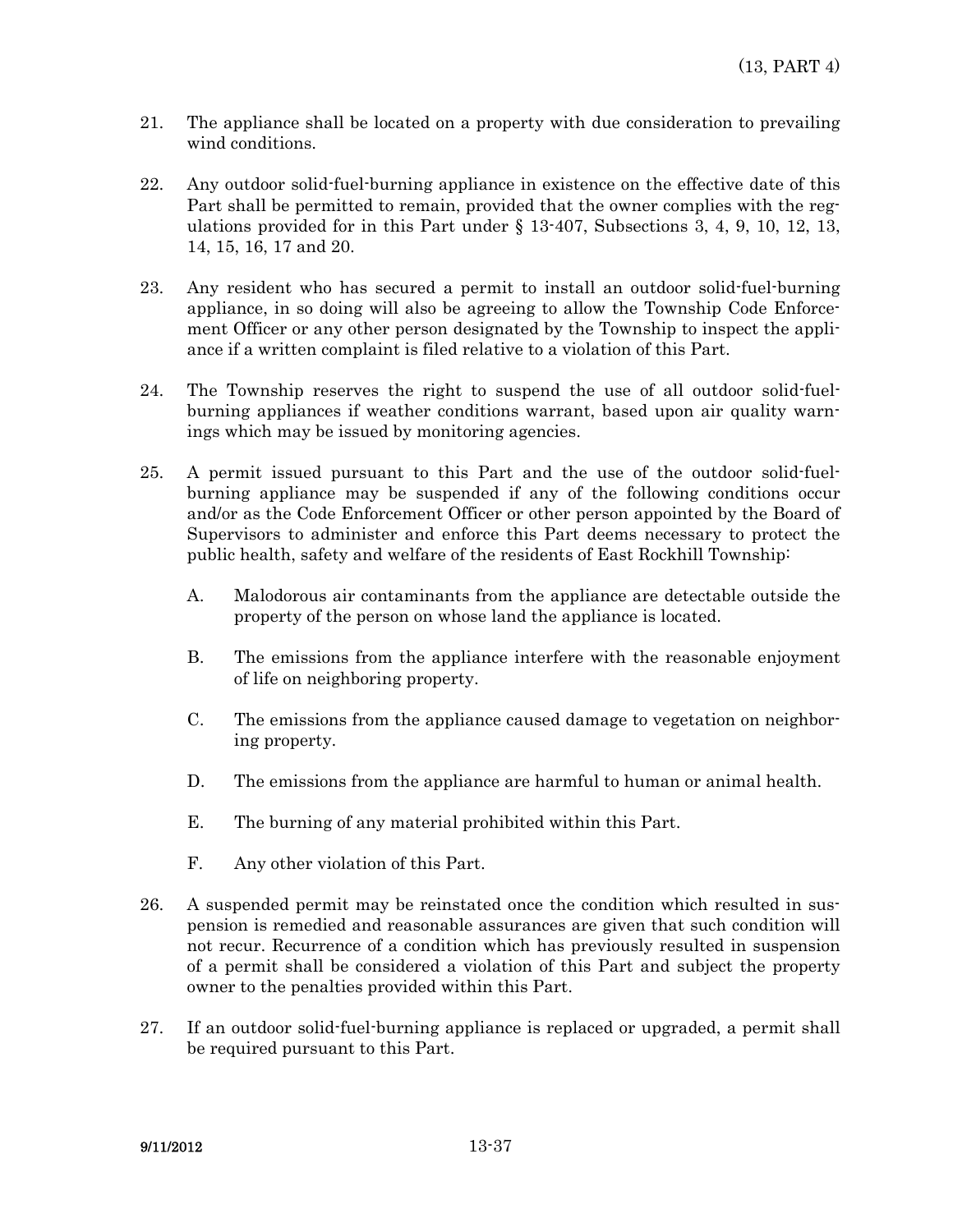28. Outdoor solid-fuel-burning appliances shall be screened with plantings acceptable to the Township and/or Township Engineer, and such plantings shall be arranged in an informal manner.

(Ord. 260, 1/18/2011)

## §13-408. Abandonment and/or Decommissioning of Alternative Energy System.

- 1. If an alternative energy system remains nonfunctional or inoperative for a continuous period of six months, the system shall be deemed to be abandoned and constitute a public nuisance and shall thereafter be removed by the property owner.
- 2. The alternative energy system owner, at his/her sole expense, shall complete decommissioning of the system within six months after the end of the useful life of the system, or within six months of damage which prevents the system from operating in a safe manner at full capacity or according to industry standards.
- 3. The owner shall remove the abandoned and/or decommissioned system after a demolition or other requisite permit has been obtained from the Township. Removal includes the entire structure, including foundations to below natural grade, external mechanical equipment and transmission equipment.

(Ord. 260, 1/18/2011)

# §13-409. Administration.

- 1. Permits. The appropriate permit shall be secured prior to the erection, structural repair, alteration and/or relocation of any alternative energy system within the Township. For purposes of obtaining a permit, the applicant shall make application in writing to the Township and shall submit the following information and documents to the Township, together with the additional specific requirements of each alternative energy system as set forth in this Part:
	- A. Name and address of the owner of the property wherein the alternative energy system is proposed and a detailed description of the type, make and model of the alternative energy system being proposed.
	- B. Name and address of the applicant.
	- C. A plot plan (1/8 inch per foot or greater) showing the location of the lot, building, and proposed alternative energy system in relation to each public right-of-way, building, property line, neighboring properties, and driveways. It shall also identify the lot area, location of existing natural and man-made features, ownership information for adjoining properties, setback measurements from property and street lines and any additional information deemed necessary by the Township.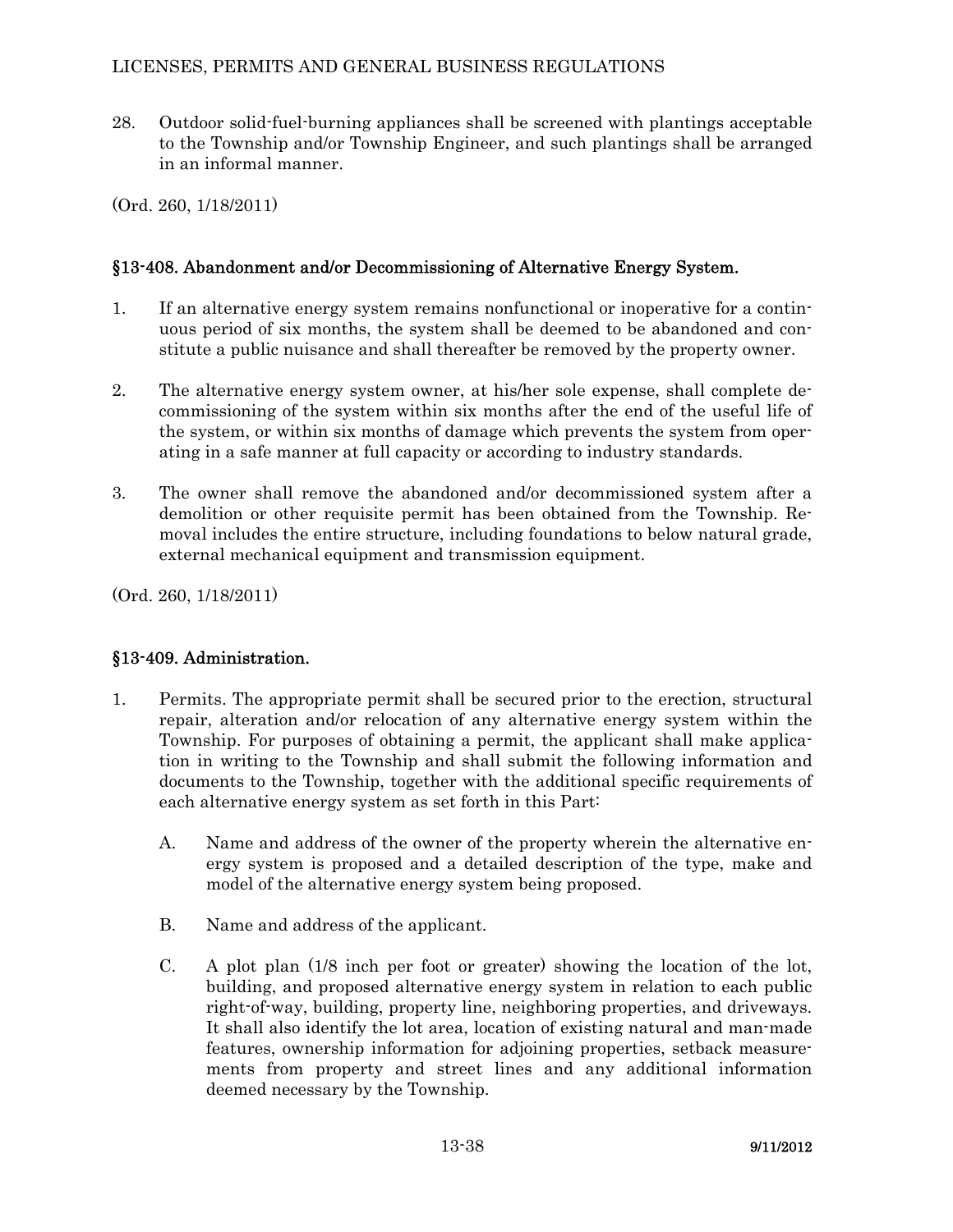- D. Construction plans, including all pertinent engineering data to the Township.
- 2. Inspection. The Building Inspector and/or Code Enforcement Officer, or other designated Township representative, shall require the proper maintenance and use of all alternative energy systems and will inspect every alternative energy system for which a permit is required within 10 days after work is completed on the alternative energy system.
- 3. Fees and Deposits. Permit fees and escrow deposit amounts, as required by the Township, shall be set by resolution of the Township Board of Supervisors. The applicant for an alternative energy system application requiring a review by the Township Engineer and/or other professional consultant of the Township shall be required to post an appropriate escrow deposit and enter into a professional services agreement with the Township.

(Ord. 260, 1/18/2011)

## §13-410. Enforcement.

- 1. The Township Manager, or his/her designee, the Code Enforcement and/or Building Code Officer and/or local Police Department are authorized to enforce this Part.
- 2. If the Township Manager, or his/her designee, finds or learns that any provision of this Part has been violated, he/she shall provide notification in writing to the person responsible for the violation and the property owner, indicating the nature of the violation and ordering the action necessary to correct it.
- 3. If the violation is not corrected within the time specified in the written notification from the Township, the Township Manager, or his/her designee, may:
	- A. Order repairs or removal of any alternative energy system and its supporting structures deemed to be dangerous, in disrepair or in violation of this Part and/or order the violating individual(s) to cease all such alternative energy activities.
	- B. Revoke the applicable permits.
	- C. Seek penalties, fines and injunctive relief in accordance with the law.

(Ord. 260, 1/18/2011)